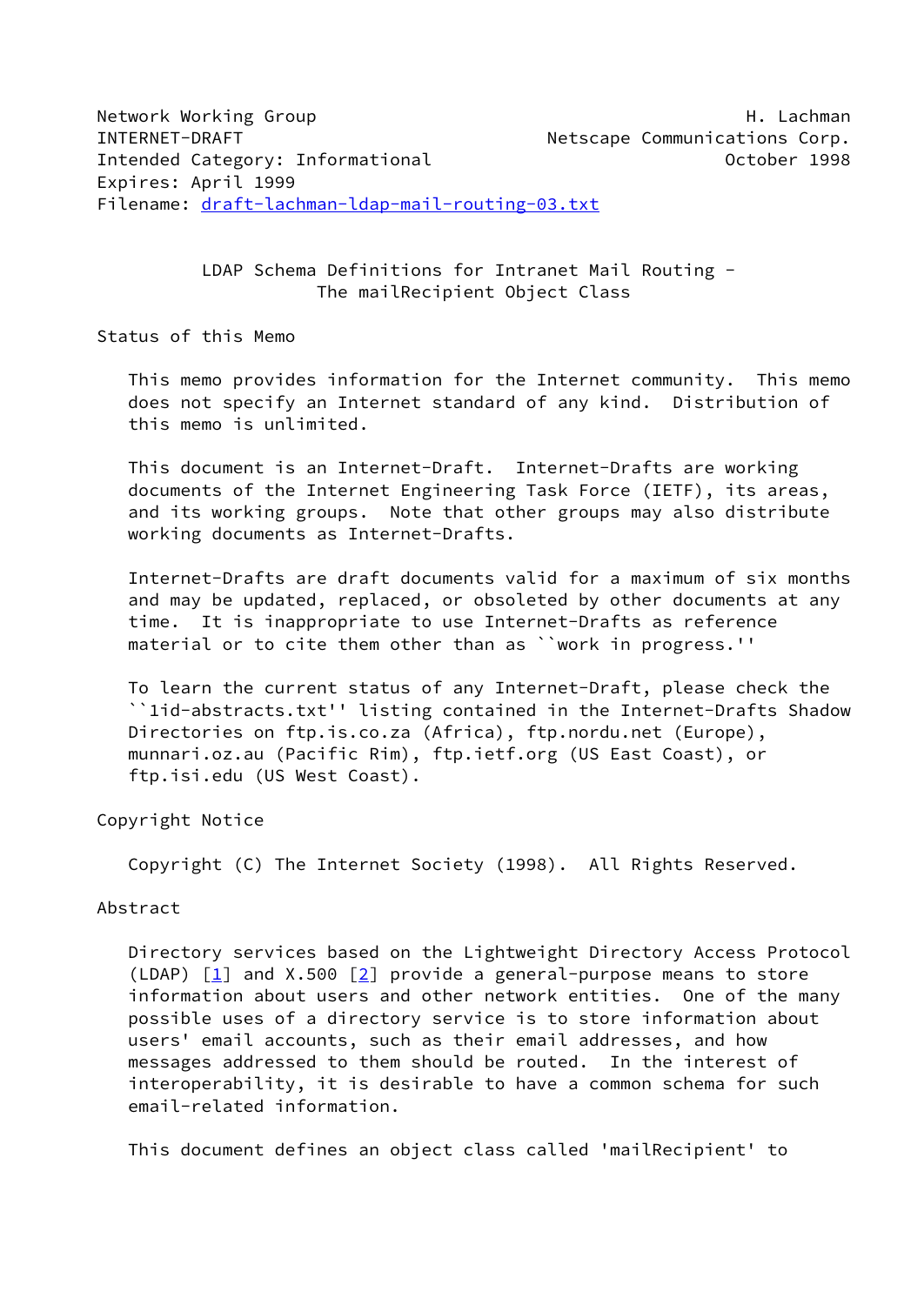# INTERNET-DRAFT The mailRecipient Object Class October 1998

 support SMTP [\[3\]](#page-17-2) message transfer agents (MTAs) in routing [RFC 822](https://datatracker.ietf.org/doc/pdf/rfc822) based email messages  $[4]$  within an organization. The intent is to suggest a model for MTA interoperability via the directory, to provide information about a solution that has been implemented and deployed, and to stimulate discussion about whether and how to standardize the functionality in question.

<span id="page-1-0"></span>[1](#page-1-0). Background and Motivation

 LDAP-based directory services are currently being used in many organizations as a repository of information about users and other network entities (such as groups of users, network resources, etc.). Some information is stored in the directory for the consumption of persons browsing for information (e.g., telephone numbers, postal addresses, secretary's name). Other information (e.g., login name, password, disk quota) is stored for use by one or more network applications or services. This latter use of the directory suggests the opportunity to centralize the storage and management of user account information related to different services. In general, it is advantageous for different network applications and services to refer to the directory for user account information, rather than each service keeping its own collection of user account records, which requires the network administrator to separately create or destroy user entities, passwords, etc., in many different systems each time a user joins or leaves the organization. The goals of centralized user management and sharing of information with other service types drove our decision in the design of Netscape Messaging Server (an SMTP based mail server product) to use LDAP-based directory services as a common repository for user account information.

 Thus, in our implementation, all account information for a given mail server user is stored in the directory entry that represents that user. This includes the user's delivery options, access restrictions, mailbox quota, and vacation status, among other things. Now, if a given mail server can refer to the directory for its own users' account information, it follows that that same information can be made visible to other LDAP-aware mail servers in the same organization, and therefore that information can aid those other mail servers in correctly routing messages to users of the mail server in question. This assumes that there is an agreed-upon set of per-user attributes to support message routing among the mail servers in the organization. If this assumption is met in our implementation, we can obviate other means currently employed to specify per-user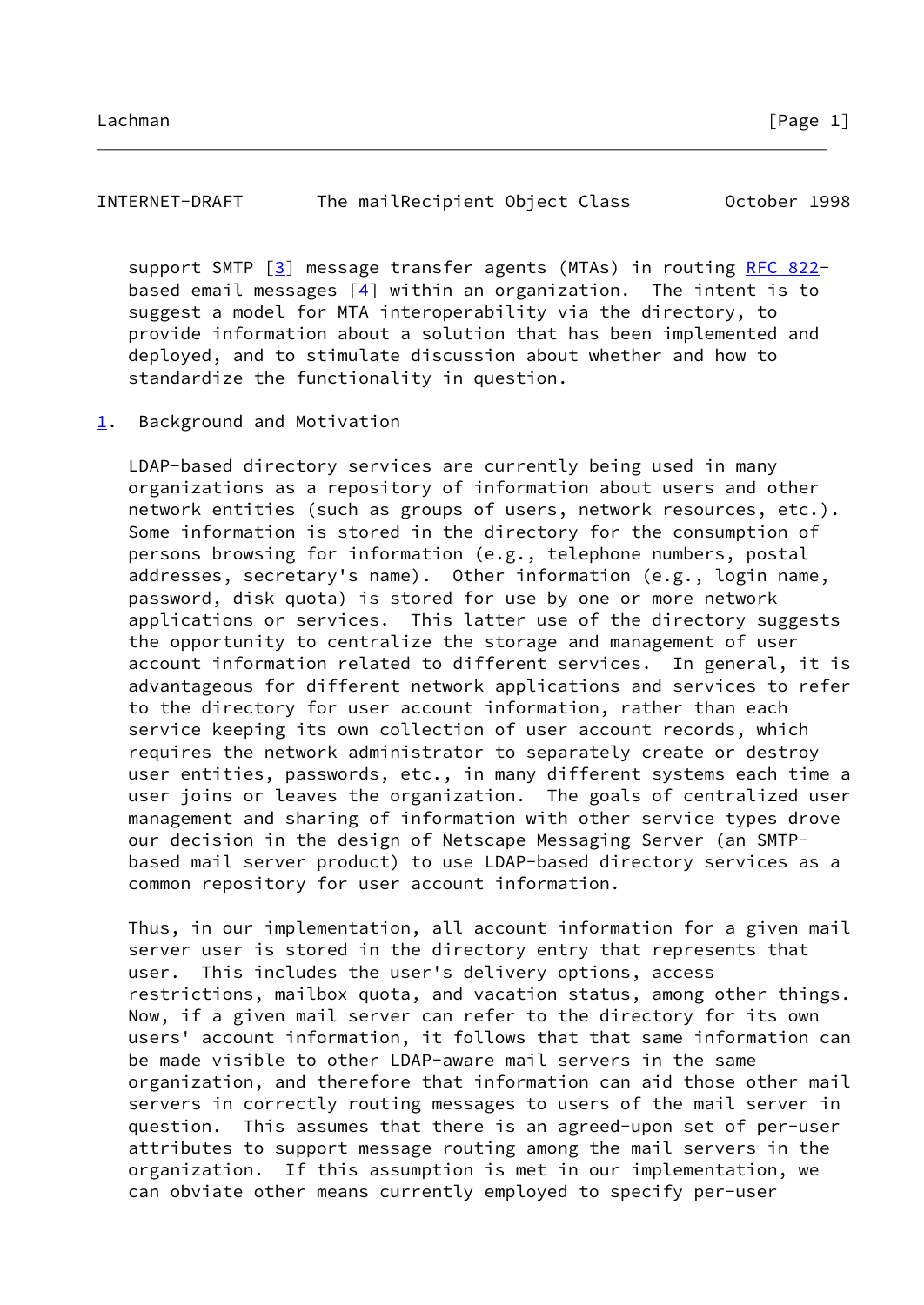message routing (such as the sendmail "aliases" database). The benefit of this is to further consolidate per-user system information.

If different vendors provide LDAP-aware mail server products, each

Lachman [Page 2]

INTERNET-DRAFT The mailRecipient Object Class October 1998

 having its own schema for message routing, then the above benefits can be achieved for single-vendor customers, but customers who have multiple vendors' mail server products would not be well served. They will likely expect interoperability, which will require a common schema to be supported by the various vendors' products. Thus, it is worthwhile to consider how to develop a common schema.

 This document defines a schema designed to provide a means by which a directory entry that represents a mail recipient can provide information enabling MTAs to route messages to the recipient's "home" MTA. This document considers only intra-enterprise SMTP message routing using LDAP-based directory services. Solutions and issues involving inter-enterprise routing, non-SMTP message handling, non- LDAP directory services, and other messaging management topics not related to message routing, are outside the scope of this document (except that the concepts presented may also be applicable in the case of any X.500-based directory service).

<span id="page-2-0"></span>[2](#page-2-0). Overview of the Approach Implemented

 In our design of Netscape Messaging Server, we identified all pieces of per-user account information, and assigned attributes such that the information for a given user can be held in the user's "LDAP entry" (the directory entry representing the user in an LDAP-based directory service). We segregated the attributes into two subsets: those that are of interest only to the "target MTA" (i.e., the MTA that considers the recipient to be local), and those that are of interest to "intermediary MTAs" (i.e., MTAs that are not the target MTA). Each subset of attributes is aggregated into an object class, the former being 'nsMessagingServerUser' (see Appendix), and the latter, 'mailRecipient'. It is the latter object class that is the focus of this document.

 The 'mailRecipient' object class provides attributes that may be used to specify addressing and routing information pertaining to a given recipient. This information may be used by an intermediary MTA to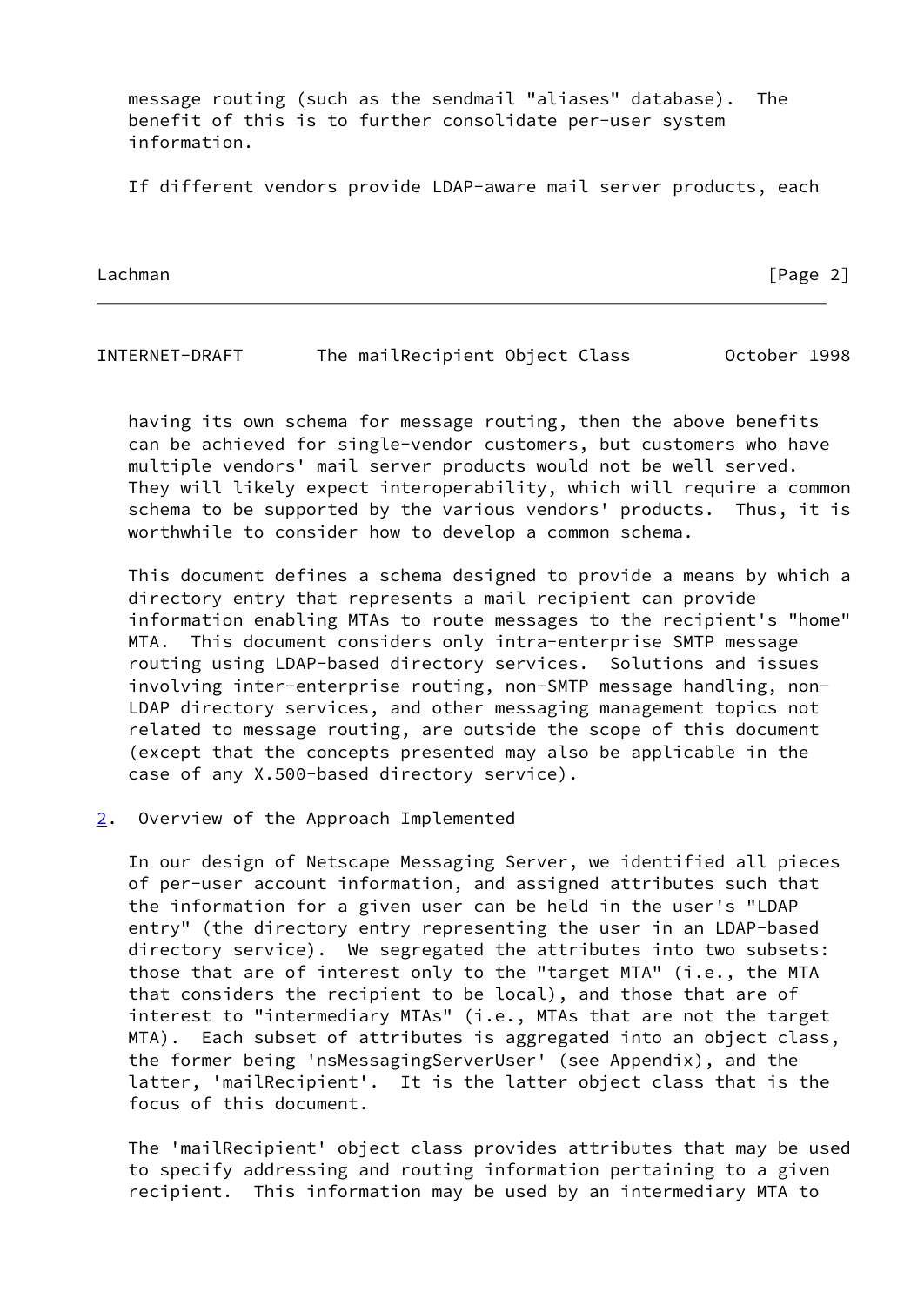route a message to the recipient's designated target MTA, i.e., to the MTA that "takes responsibility" for messages to the recipient in question. The target MTA then accepts the message and, regarding the recipient as local, handles the message as specified by attributes intended for use by the target MTA (such as those associated with the 'nsMessagingServerUser' object class).

Lachman [Page 3]

INTERNET-DRAFT The mailRecipient Object Class October 1998

Consider a network with three hosts that run MTAs:



 The above illustrates a two-layer mail routing and delivery model. The attributes provided by the 'mailRecipient' object class are used by the lower layer (the routing layer) to support the routing of a message to the correct target MTA. Other attributes may be used by the upper layer, which roughly equates to what is commonly called an MDA (message delivery agent), although the local handling may or may not involve delivery of the message to a mailbox (e.g., the message may be resent if the recipient is a mail group or a forwarded account). (In this discussion, "target MTA" means "target Messaging Server" which includes both MTA and MDA functionalities; while the implementation is not necessarily layered internally as implied above, the product nonetheless exhibits the functionality described.)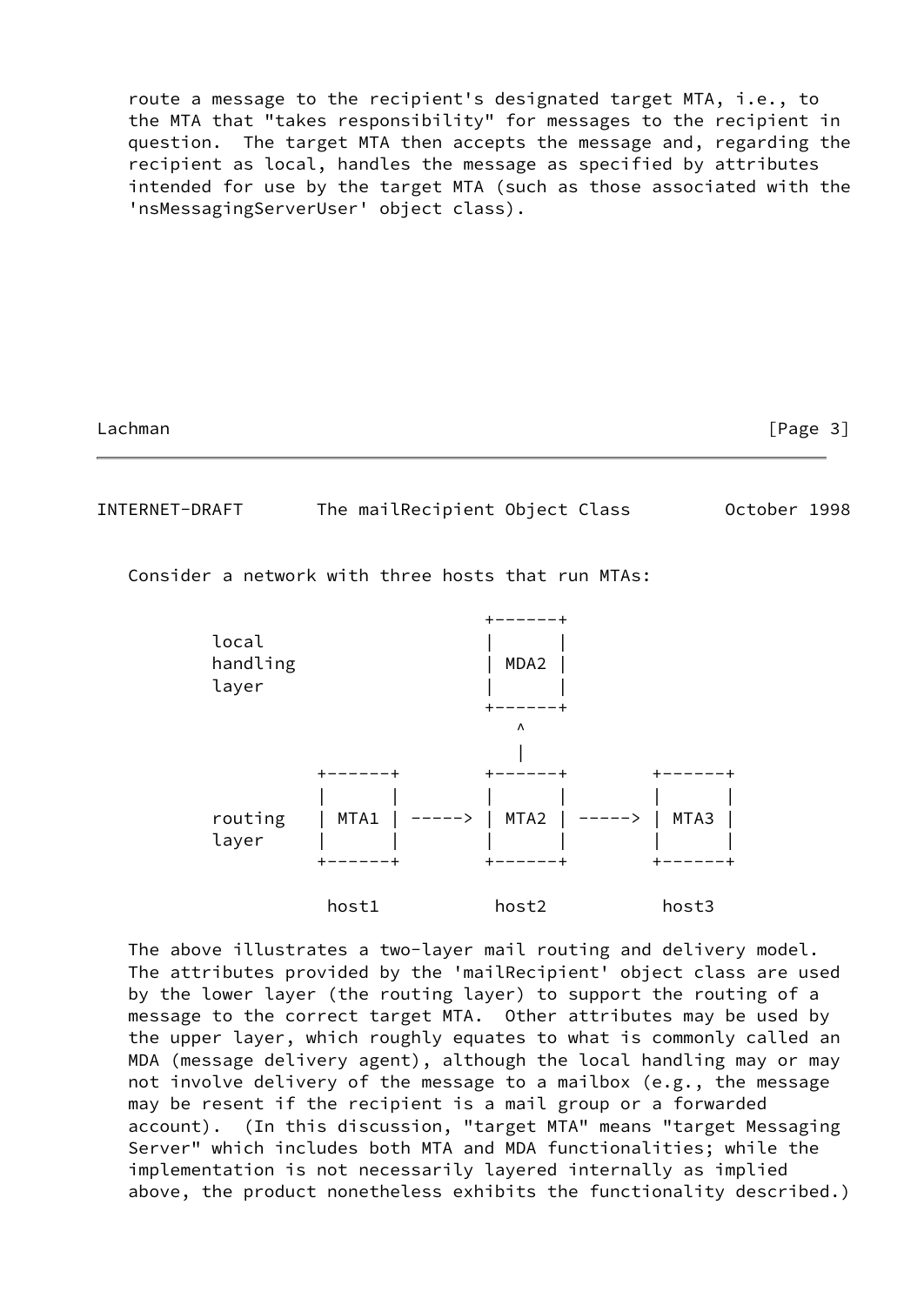In our implementation, an LDAP entry that represents a mail recipient will have two mail-related object classes, 'mailRecipient', plus an additional one that may be used by the local handling layer to determine the recipient type and how messages for the recipient are to be handled on the target MTA. A mail user account will have 'mailRecipient' plus 'nsMessagingServerUser'. A mail group will have 'mailRecipient' plus 'mailGroup' [\[5\]](#page-17-4). An MTA need only look at attributes associated with 'mailRecipient' to determine whether a recipient is local, and if not, how to route the message. The additional object class and attributes are of interest only if the recipient is local.

 (Note: While the Messaging Server fully implements this approach, earlier versions of its account creation tool do not place all of the above-mentioned object classes in the entries it creates. The Messaging Server is compatible with both the old and the new object class interpretations.)

Lachman **Example 19** | Case 19 | Case 19 | Case 19 | Case 19 | Case 19 | Case 19 | Case 19 | Case 19 | Case 19 | Case 19 | Case 19 | Case 19 | Case 19 | Case 19 | Case 19 | Case 19 | Case 19 | Case 19 | Case 19 | Case 19 |

INTERNET-DRAFT The mailRecipient Object Class October 1998

 A Netscape Messaging Server can route messages to recipients on other vendors' MTAs if the users' LDAP entries have the 'mailRecipient' object class and associated attributes. (Other vendors' MTA implementations may or may not follow the above-described model of indicating recipient type and MDA-level account configuration in LDAP, since only 'mailRecipient' and associated attributes are required for MTA-level recognition.)

 Likewise, other vendors' MTAs can route messages to recipients on a Netscape Messaging Server if they recognize and interpret the 'mailRecipient' object class and associated attributes as defined in Sec. 3.

 The intent of this model is to provide a framework within which any vendor can define new types of mail recipients, without requiring other vendors' implementations to have knowledge of the new recipient types; they need only have a consistent interpretation and application of the 'mailRecipient' object class and associated attributes.

 In short, the main advantage of the 'mailRecipient' object class is to define a single object class that can serve to identify an LDAP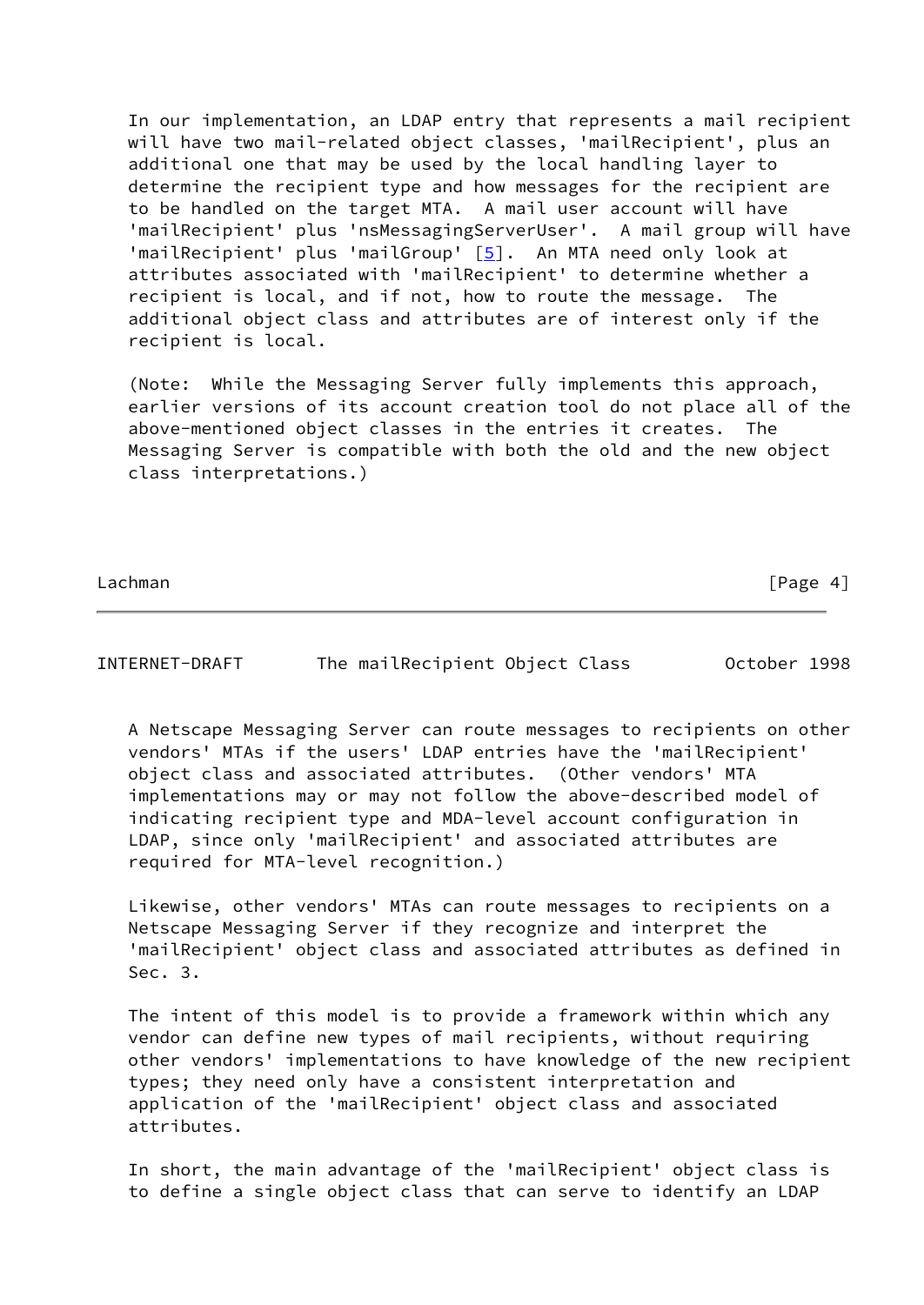entry as an entity to which email can be addressed, and to aggregate the attributes that can provide multivendor MTA interoperability via the directory.

<span id="page-5-0"></span>[3](#page-5-0). Object Class and Attribute Definitions

 The 'mailRecipient' object class and associated attributes are defined (using syntaxes given in  $[6]$ ) as follows.

3.1 The mailRecipient Object Class

```
 ( 2.16.840.1.113730.3.2.3
             NAME 'mailRecipient'
             SUP top
             AUXILIARY
            MAY ( cn $ mail $ mailAlternateAddress $
                 mailHost $ mailRoutingAddress
\overline{\phantom{a}} )
```
 The 'mailRecipient' object class signifies that the entry represents an entity within the organization that can receive SMTP mail, such as a mail user account or a mail group account (mailing list).

 The 'cn' attribute (common name) is provided as a means for administrators to identify the entry  $[7]$ .

Lachman [Page 5]

INTERNET-DRAFT The mailRecipient Object Class October 1998

3.2 Address Attributes

 ( 0.9.2342.19200300.100.1.3 NAME 'mail' DESC '[RFC 822](https://datatracker.ietf.org/doc/pdf/rfc822) email address of this recipient' EQUALITY caseIgnoreIA5Match SYNTAX '1.3.6.1.4.1.1466.115.121.1.26{256}' SINGLE-VALUE )

 The attribute name 'mail' is a synonym for 'rfc822Mailbox', as defined earlier in  $[8]$  $[8]$ . This attribute specifies the recipient's "primary" or "advertised" email address, i.e., that which might appear on a business card; for example, "user@example.com".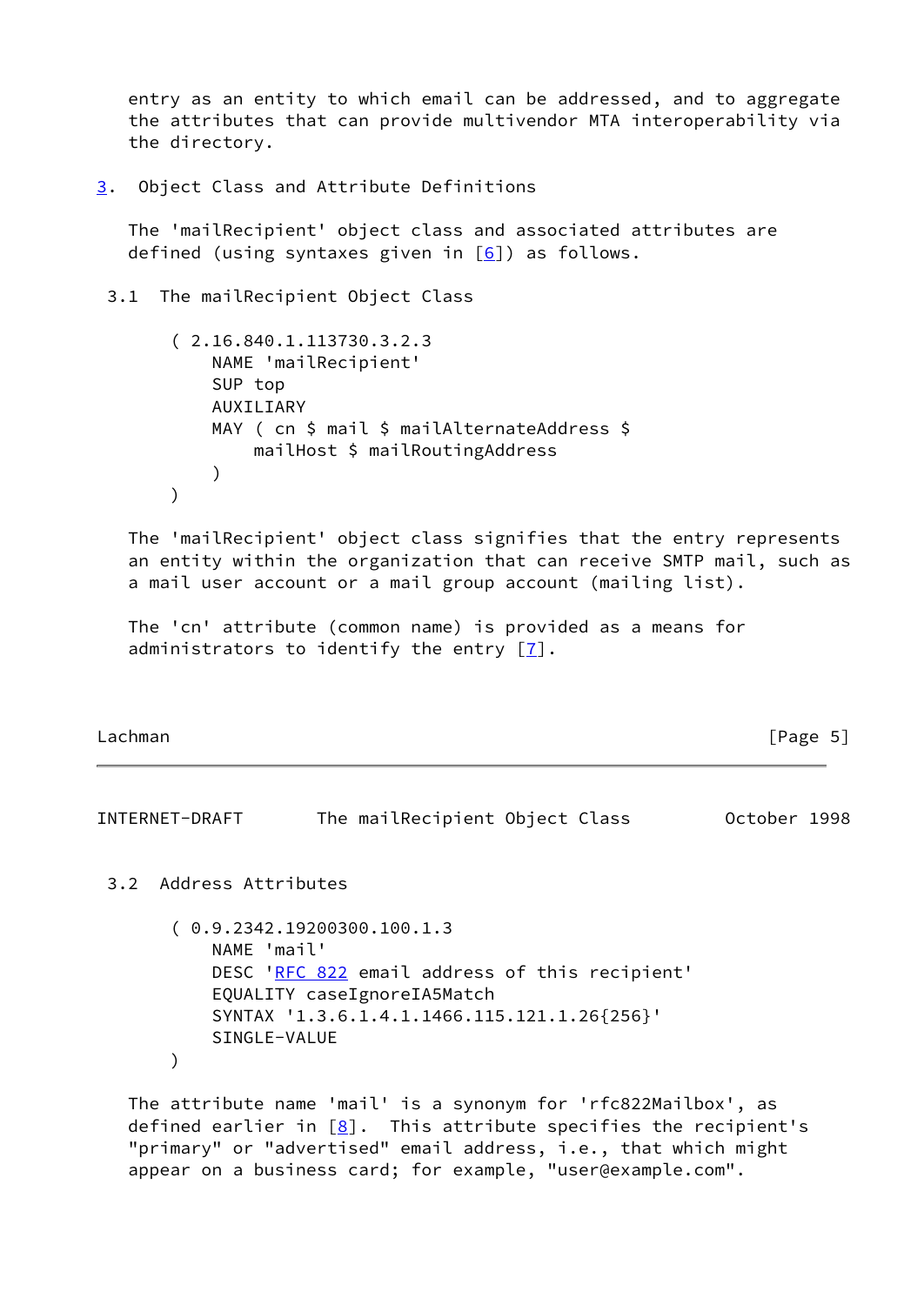( 2.16.840.1.113730.3.1.13 NAME 'mailAlternateAddress' DESC 'alternate [RFC 822](https://datatracker.ietf.org/doc/pdf/rfc822) email address of this recipient' EQUALITY caseIgnoreIA5Match SYNTAX '1.3.6.1.4.1.1466.115.121.1.26{256}'  $\lambda$ 

 The 'mailAlternateAddress' attribute is used to specify alternate email addresses, if any, for the recipient; for example, "nickname@example.com".

 When determining the disposition of a given message, an MTA may search the directory for an entry with object class 'mailRecipient' and a 'mail' or 'mailAlternateAddress' attribute matching the message's recipient address. If exactly one matching entry is found, the MTA may regard the message as being addressed to the entity that is represented by the directory entry.

 In short, address attributes may be used by an LDAP entry to answer the question "what is/are this account's email address(es)?"

3.3 Routing Attributes

```
 ( 2.16.840.1.113730.3.1.18
     NAME 'mailHost'
     DESC 'fully qualified hostname of the SMTP MTA that
         handles messages for this recipient'
     EQUALITY caseIgnoreIA5Match
     SYNTAX '1.3.6.1.4.1.1466.115.121.1.26{256}'
     SINGLE-VALUE
 )
```
The 'mailHost' attribute indicates which MTA considers the

Lachman [Page 6]

INTERNET-DRAFT The mailRecipient Object Class October 1998

 recipient's mail to be locally handlable. This information can be used for routing, in that an intermediary MTA may take it to be the destination for messages addressed to this recipient.

 ( 2.16.840.1.113730.3.1.47 NAME 'mailRoutingAddress' DESC '[RFC 822](https://datatracker.ietf.org/doc/pdf/rfc822) address to use when routing messages to the SMTP MTA of this recipient'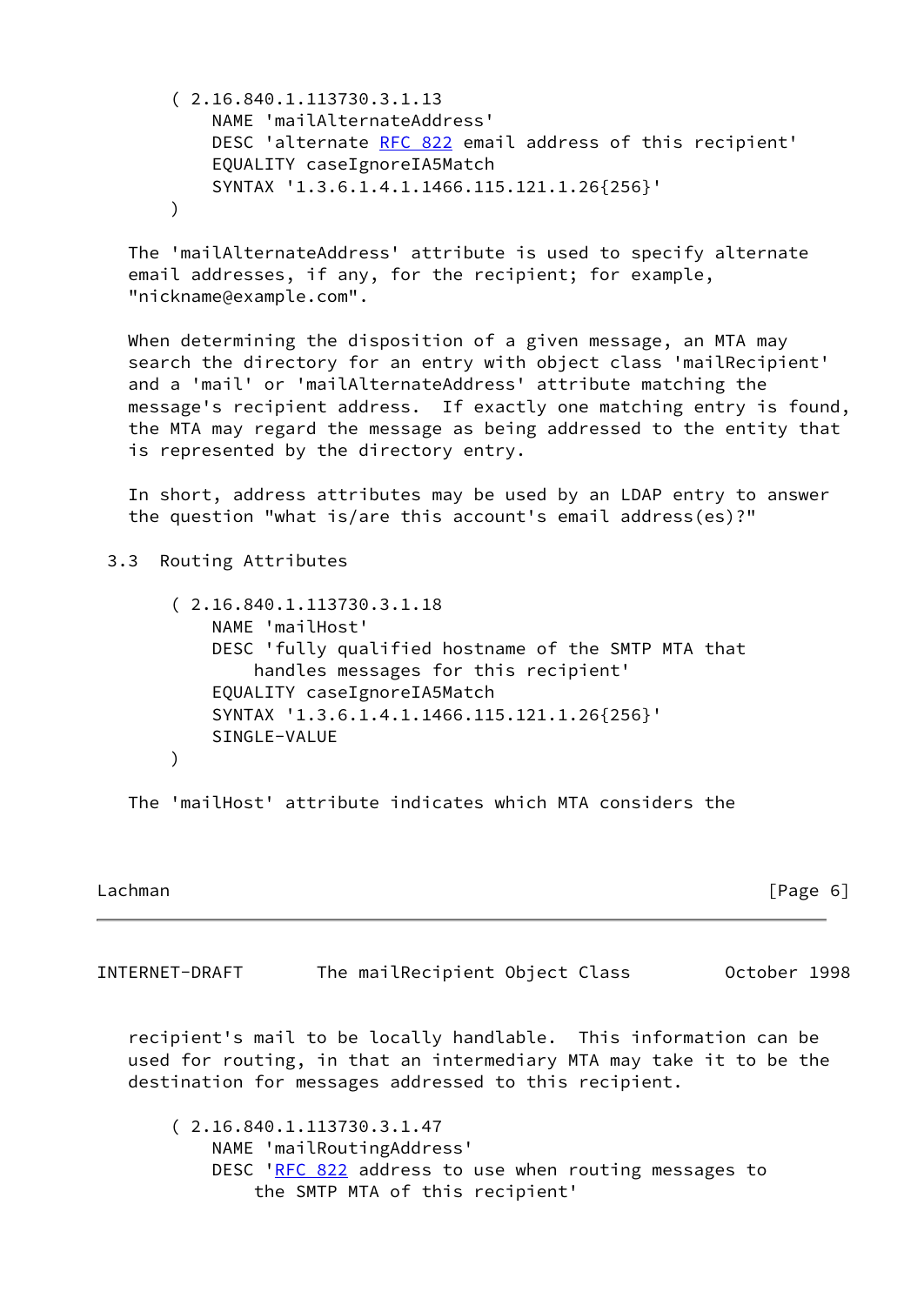EQUALITY caseIgnoreIA5Match SYNTAX '1.3.6.1.4.1.1466.115.121.1.26{256}' SINGLE-VALUE

)

 The 'mailRoutingAddress' attribute indicates a routing address for the recipient. An intermediary MTA may use this information to route the message to the MTA that handles mail for this recipient.

 Only one of the above two attributes need be present in order to route messages on behalf of the recipient. The 'mailRoutingAddress' attribute is more explicit in terms of providing an address that can be used to rewrite the SMTP envelope recipient address. With 'mailHost', the envelope address either is not rewritten, or is rewritten according to implementation-specific rules and/or configuration.

 In short, routing attributes may be used by an LDAP entry to answer the question "how should MTAs route mail to this account?" (analogous to using the sendmail "aliases" database for per-user routing within an organization). This is in contrast with "forwarding" (see Appendix); forwarding and delivery options may be used by an LDAP entry to answer the question "what happens to mail once it arrives at this account?", which may include forwarding to some other account within or outside the organization (analogous to using the sendmail ".forward" file).

<span id="page-7-0"></span>[4](#page-7-0). MTA Implementation Details

 This section provides details of the algorithms followed by the Netscape Messaging Server as they relate to the 'mailRecipient' object class and associated attributes. Our implementation includes features that go beyond what is minimally needed to support the schema defined in [Section 3,](#page-5-0) and other MTA implementations need not match our implementation in every detail in order to be interoperable (especially since various features described here can be disabled); but, in general, the features described here are recommended.

4.1 Finding the LDAP Entry for a Given Email Address

Lachman [Page 7]

INTERNET-DRAFT The mailRecipient Object Class October 1998

When the MTA receives a message, it attempts to determine whether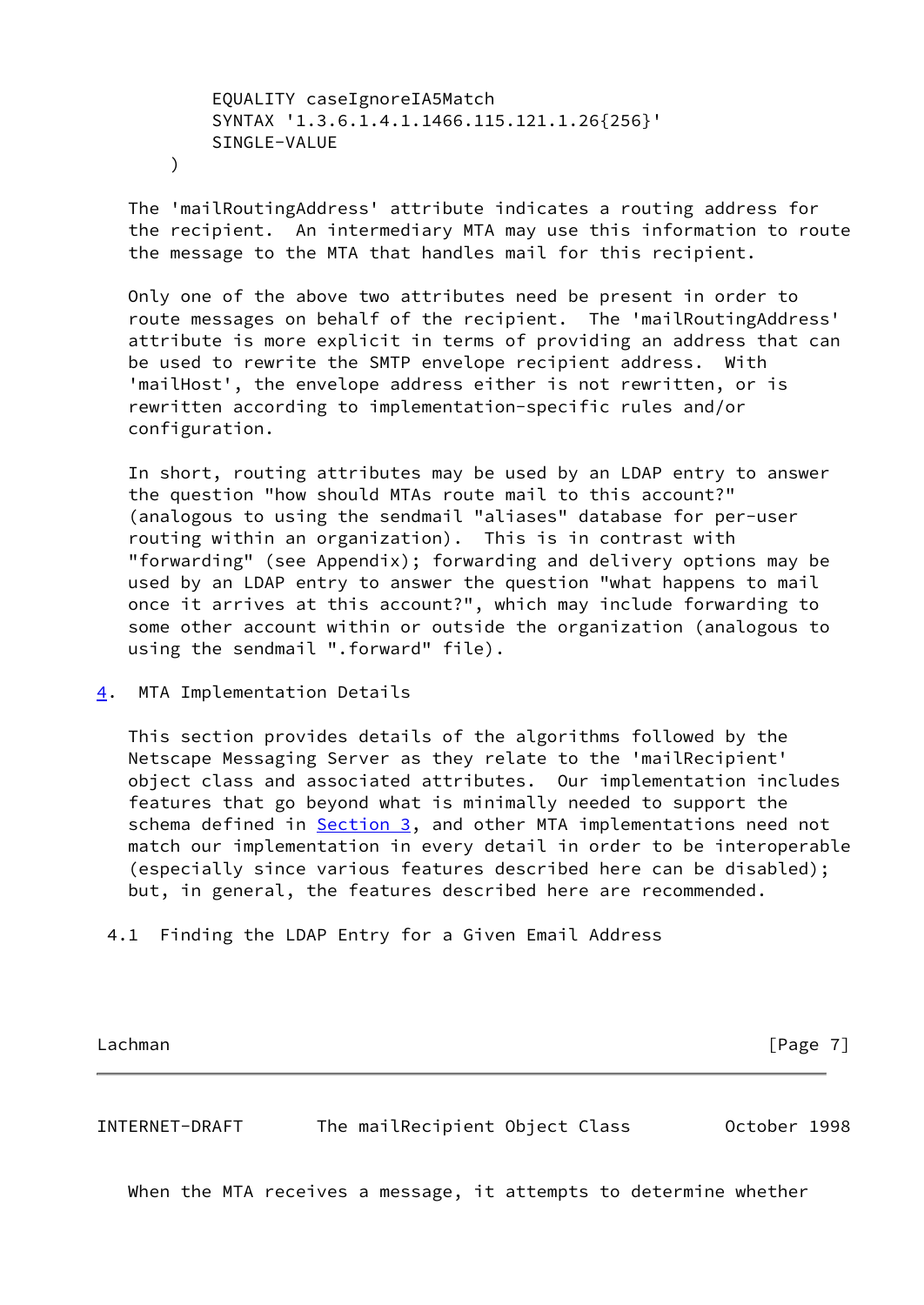there is an LDAP entry that represents the recipient. It takes the SMTP envelope recipient address, and performs a search in LDAP, spanning the directory subtree specified in the configuration, for an entry that has the object class 'mailRecipient', and has either a 'mail' or 'mailAlternateAddress' attribute matching the recipient address in question. If exactly one match is found, this is taken to be the LDAP entry that represents the recipient.

 If there were zero matches, but the domain part of the address matches the local MTA's hostname, we perform a fallback search with the same address except that the domain part is truncated to not include the host part (e.g., the search for "user@nsmail1.example.com" is retried as "user@example.com"). This fallback search is optional, as per the server configuration.

 If there were zero matches so far, but the domain part of the address is considered to be local (by configurable criteria), we perform a fallback search for an LDAP entry that has object class 'mailRecipient' and a 'uid' attribute (i.e., login name; synonym for 'userid' [\[8\]](#page-17-7)) equal to the local part of the recipient address. This fallback search is optional, as per the server configuration.

 If the MTA finds the LDAP entry representing the recipient, it proceeds with the logic discussed in **Section 4.2.** Otherwise, it will rely on other information resources to determine whether to reject the message or route it elsewhere.

 Note that LDAP entries without the 'mailRecipient' object class are ignored (except as may be needed for backward compatibility). This is necessary because some sites have LDAP entries that do not represent mail recipients, but have a 'mail' attribute nonetheless. For example, a conference room might have an LDAP entry including an email address, telephone number, etc., that are the same as for the secretary who books reservations for the room. In this example, the conference room's email address is for contact information only, and is not intended to imply that it has an email account. Therefore, the MTA correctly ignores the conference room's LDAP entry, and avoids producing multiple matches on the search.

4.2 Deciding Whether a Message can be Handled Locally

 If the MTA has found the LDAP entry representing the recipient, as per Section 4.1, it checks the LDAP entry's 'mailHost' value to see if it matches the MTA's local hostname. If so, it handles the message locally. (Note that since accounts hosted on a Netscape MTA are expected to have a 'mailHost' value, they typically do not have a 'mailRoutingAddress' value; other implementations could make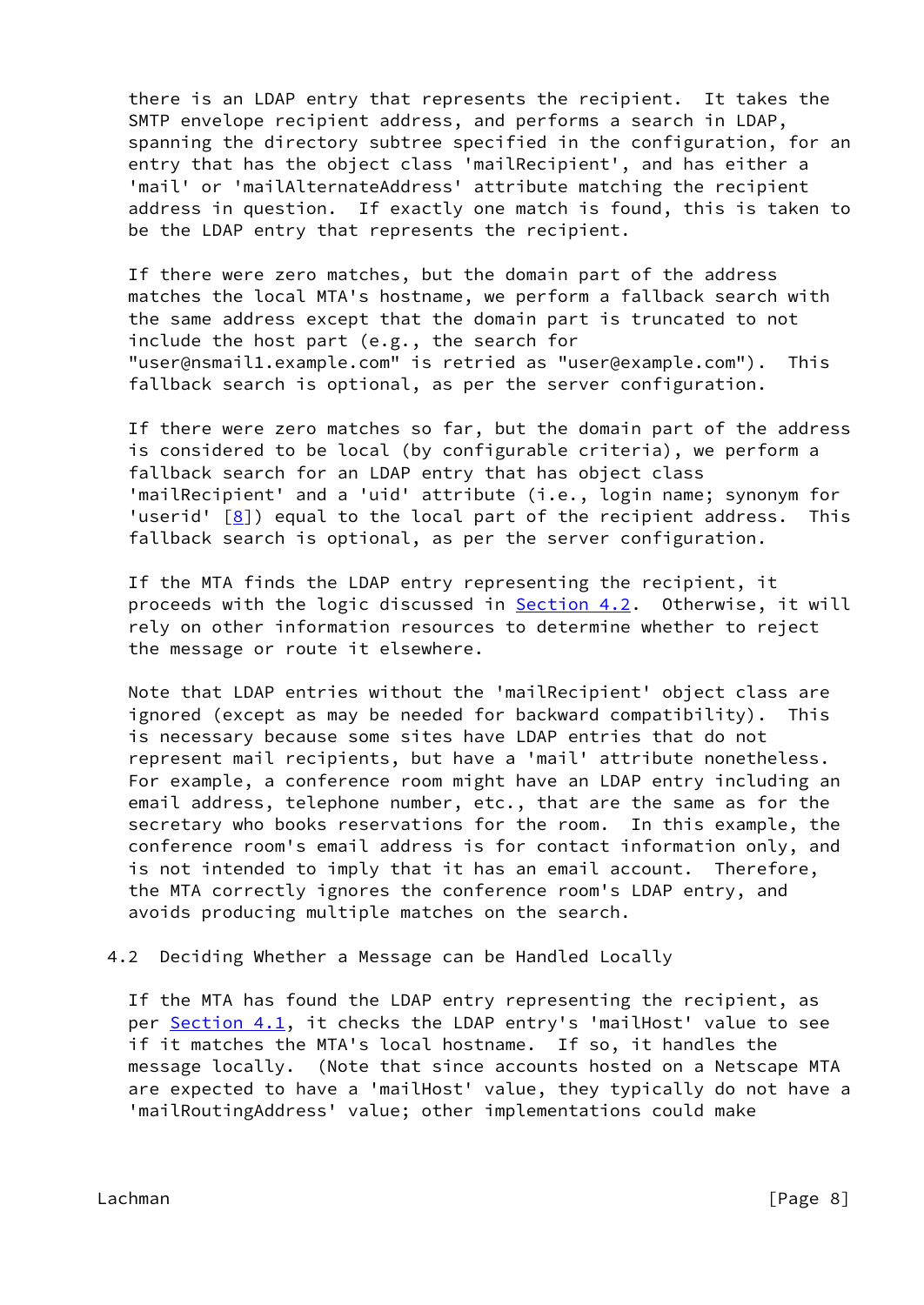different design choices, and still be compatible.)

 Otherwise, it routes the message as specified by the 'mailHost' value and/or the 'mailRoutingAddress' value. See Section 4.3 for further details.

 If the recipient's LDAP entry contains no routing information (i.e., no 'mailHost' nor 'mailRoutingAddress'), the MTA will bounce (reject) the message. There are two exceptions to this rule, to accommodate location-independent accounts, as follows.

 If the entry has no routing information, but is a mailing list (i.e., has object class 'mailGroup'), the message is handled locally, i.e., the MTA "receives" messages to the address in question, performs the mail group expansion, and resends to the group members. Thus, a mail group can be configured as "location-independent", meaning that it does not require a particular Messaging Server to perform the mail group expansion.

 If the entry has no routing information, but has one or more 'mailForwardingAddress' attributes (see Appendix), it is handled locally, i.e., the MTA "receives" messages to the address in question under the assumption that it is a forwarding-only (or "redirect") account, and forwards the message to the new address(es). Thus, it is not necessary to designate a particular Messaging Server to perform forwarding on behalf of a forwarding-only account. (This exception may be deprecated in a future version, and then all 'nsMessagingServerUser' accounts will require a 'mailHost' value. If location-independent redirects are still desired, a 'mailGroup' entry can be used to achieve the same effect. Or, one could imagine a new object class to combine with 'mailRecipient', say, 'mailForwardingAlias', that just provides a way to configure a location-independent recipient that has a 'mailForwardingAddress', but this may be overkill. One might also consider whether the desired action is actually "routing", not "forwarding" - see Sec. 3.3 for clarification. The point is that a mail server should never perform "forwarding" unless it also takes responsibility for the account's other attributes that specify delivery-time handling, if any; this is to ensure that all of the account's forwarding and delivery preferences are acted upon exactly once in the life of a message.)

 Note that if there were a non-Netscape MTA in the environment that implemented the 'mailRecipient' concept but did not mimic the Netscape MTA behavior regarding the above exception cases, it would probably be unadvisable for administrators to configure any accounts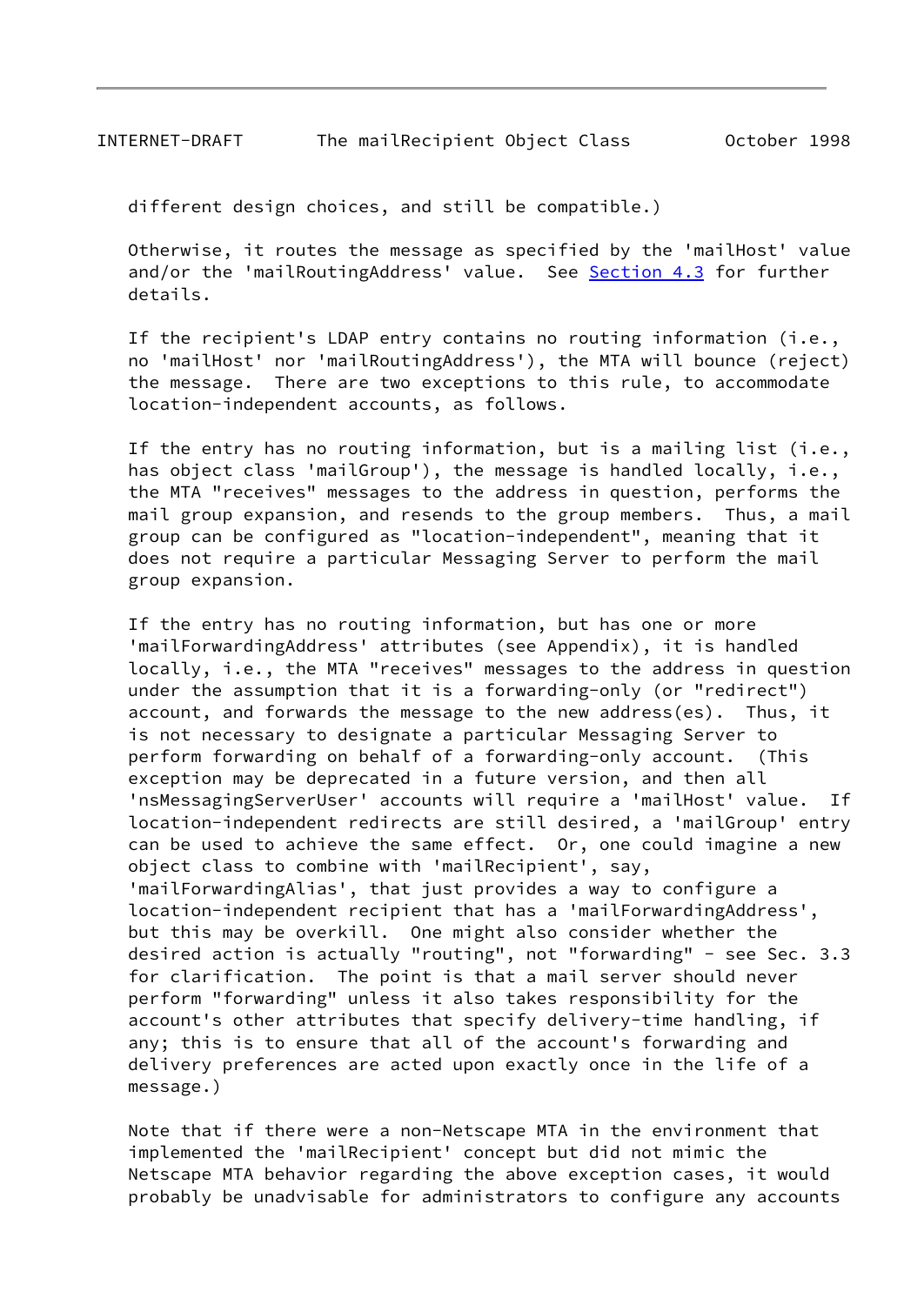as location-independent. (This suggests that if it is generally useful to configure a certain recipient type as location-independent,

Lachman [Page 9]

INTERNET-DRAFT The mailRecipient Object Class October 1998

e.g., 'mailGroup', it ought to be standardized.)

4.3 Determining how to Route a Message

 If the recipient is not local, but has a 'mailHost' and/or 'mailRoutingAddress' attribute in its LDAP entry, we route the message as follows.

 First, we determine a destination. If a 'mailHost' value is present, that is taken to be the destination. Otherwise, the domain part of the 'mailRoutingAddress' value is taken to be the destination.

 Second, we determine whether and how to rewrite the SMTP envelope recipient address. If a 'mailRoutingAddress' value is present, the envelope address is rewritten to that. Otherwise, depending on the configuration, the envelope address may be rewritten by combining the 'uid' value, if present, with the 'mailHost' value (e.g., "uid@mail.host"), or, it is rewritten by combining the original envelope address local part with the 'mailHost' value (e.g., "orig.localpart@mail.host"), or it is not rewritten at all.

 Third, we determine the next SMTP hop. This may or may not be the same as the destination determined above. Given the destination, the MTA will consult the routing table in the MTA configuration, and/or consult DNS for "MX" and/or "A" records  $[9]$  $[9]$ .

 The message is then relayed to the next SMTP hop, with the SMTP envelope recipient address set as determined above.

 Note that if both 'mailHost' and 'mailRoutingAddress' are present, the 'mailHost' attribute determines the destination while the 'mailRoutingAddress' attribute determines the envelope rewrite. It is expected that specifying both is unnecessary, although not inherently harmful, and may be useful in some peculiar cases.

 Note also that envelope rewrites may be considered unnecessary (e.g., in Netscape-only MTA sites), and perhaps undesirable (e.g., if the user has multiple addresses and the target MTA allows the user to configure server-side filters that read the envelope; also, envelope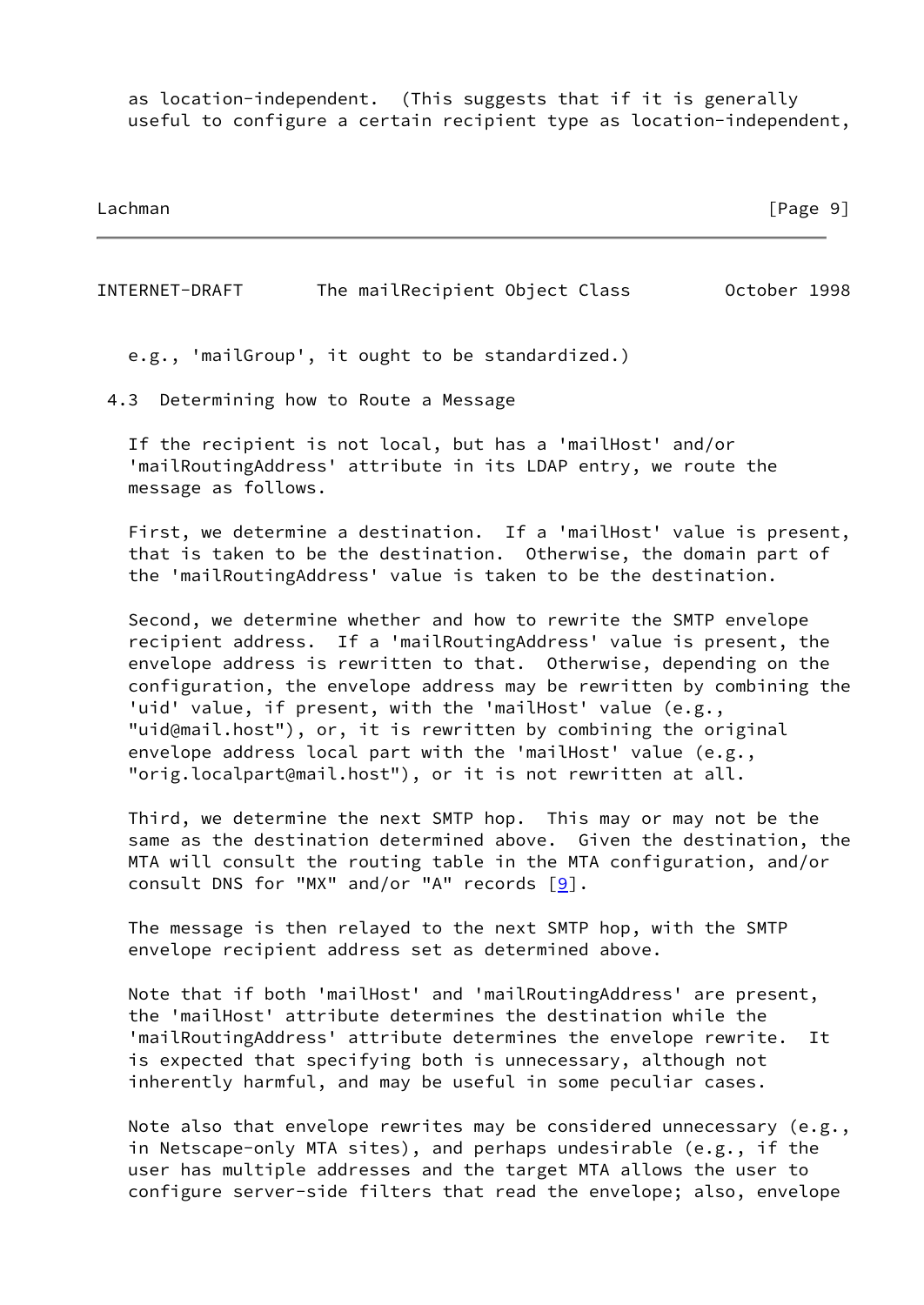rewrites may increase the chances of "namespace crossovers" in multi-domain sites, as mentioned in Sec. 5.8). Envelope rewrites become necessary when routing to MTAs whose reckoning of their accounts' email addresses is not consistent with the accounts' respective LDAP entries (which could be the case with MTAs that are not 'mailRecipient'-compatible).

<span id="page-11-0"></span>[5](#page-11-0). Examples

Lachman [Page 10]

INTERNET-DRAFT The mailRecipient Object Class October 1998

The following is a set of directory entries, shown in LDIF  $[10]$  $[10]$  format, that illustrates the use of the 'mailRecipient' object class. Examples based on this set of entries are provided in the sections that follow. Each example explains what happens when a message arrives on nsmail1.example.com for the indicated recipient.

 dn: cn=Joe Blow,o=Example Corp,c=US objectclass: top objectclass: person objectclass: organizationalPerson objectclass: inetOrgPerson objectclass: mailRecipient objectclass: nsMessagingServerUser cn: Joe Blow sn: Blow uid: joeblow userpassword: {crypt}y9LyrzNBT49Ao mail: joeblow@example.com mailhost: nsmail1.example.com maildeliveryoption: mailbox dn: cn=John Doe,o=Example Corp,c=US objectclass: top objectclass: person objectclass: organizationalPerson objectclass: inetOrgPerson objectclass: mailRecipient objectclass: nsMessagingServerUser cn: John Doe sn: Doe

 uid: johndoe userpassword: {crypt}y9LyrzNBT49Ao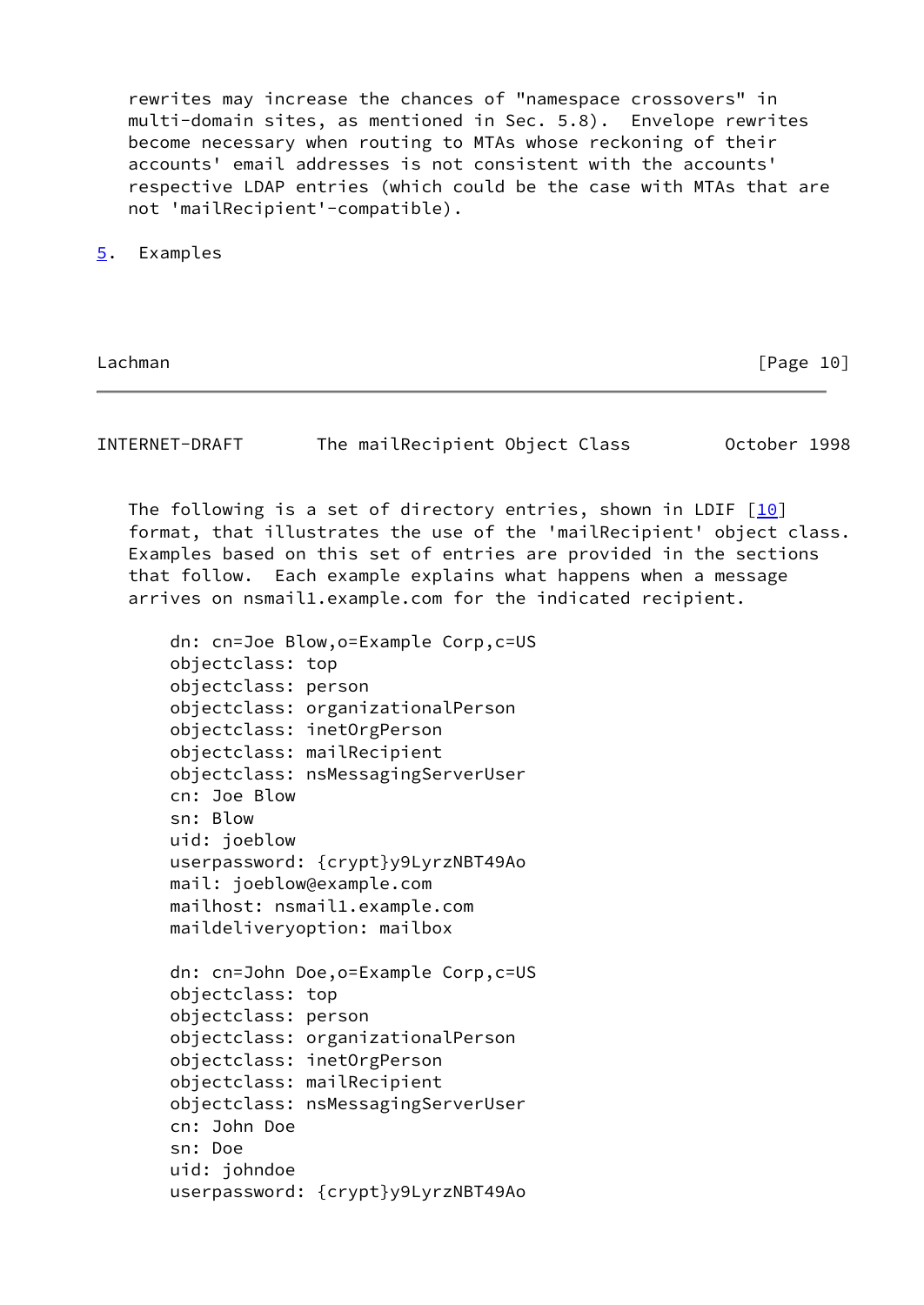```
 mail: johndoe@example.com
 mailalternateaddress: jonjon@example.com
 mailhost: nsmail2.example.com
 maildeliveryoption: mailbox
 dn: cn=Scuba Group,o=Example Corp,c=US
 objectclass: top
 objectclass: groupOfUniqueNames
 objectclass: mailRecipient
 objectclass: mailGroup
 cn: Scuba Group
 mail: scuba@example.com
 mgrprfc822mailmember: joeblow@example.com
 mgrprfc822mailmember: johndoe@example.com
 dn: cn=Tuba Group,o=Example Corp,c=US
```

```
Lachman [Page 11]
```

| INTERNET-DRAFT                                                                         | The mailRecipient Object Class<br>October 1998                                                                                                                                           |  |
|----------------------------------------------------------------------------------------|------------------------------------------------------------------------------------------------------------------------------------------------------------------------------------------|--|
| objectclass: top<br>objectclass: mailGroup<br>cn: Tuba Group<br>mail: tuba@example.com | objectclass: groupOfUniqueNames<br>objectclass: mailRecipient<br>mailhost: nsmail2.example.com<br>mgrprfc822mailmember: joeblow@example.com<br>mgrprfc822mailmember: janeroe@example.com |  |
| objectclass: top<br>objectclass: person<br>cn: Jane Roe<br>sn: Doe                     | dn: cn=Jane Roe, o=Example Corp, c=US<br>objectclass: organizationalPerson<br>objectclass: inetOrgPerson<br>objectclass: mailRecipient<br>objectclass: nsMessagingServerUser             |  |
| uid: janeroe                                                                           | userpassword: {crypt}y9LyrzNBT49Ao<br>mail: janeroe@example.com<br>mailhost: nsmail1.example.com<br>maildeliveryoption: mailbox<br>mailforwardingaddress: babs@example.com               |  |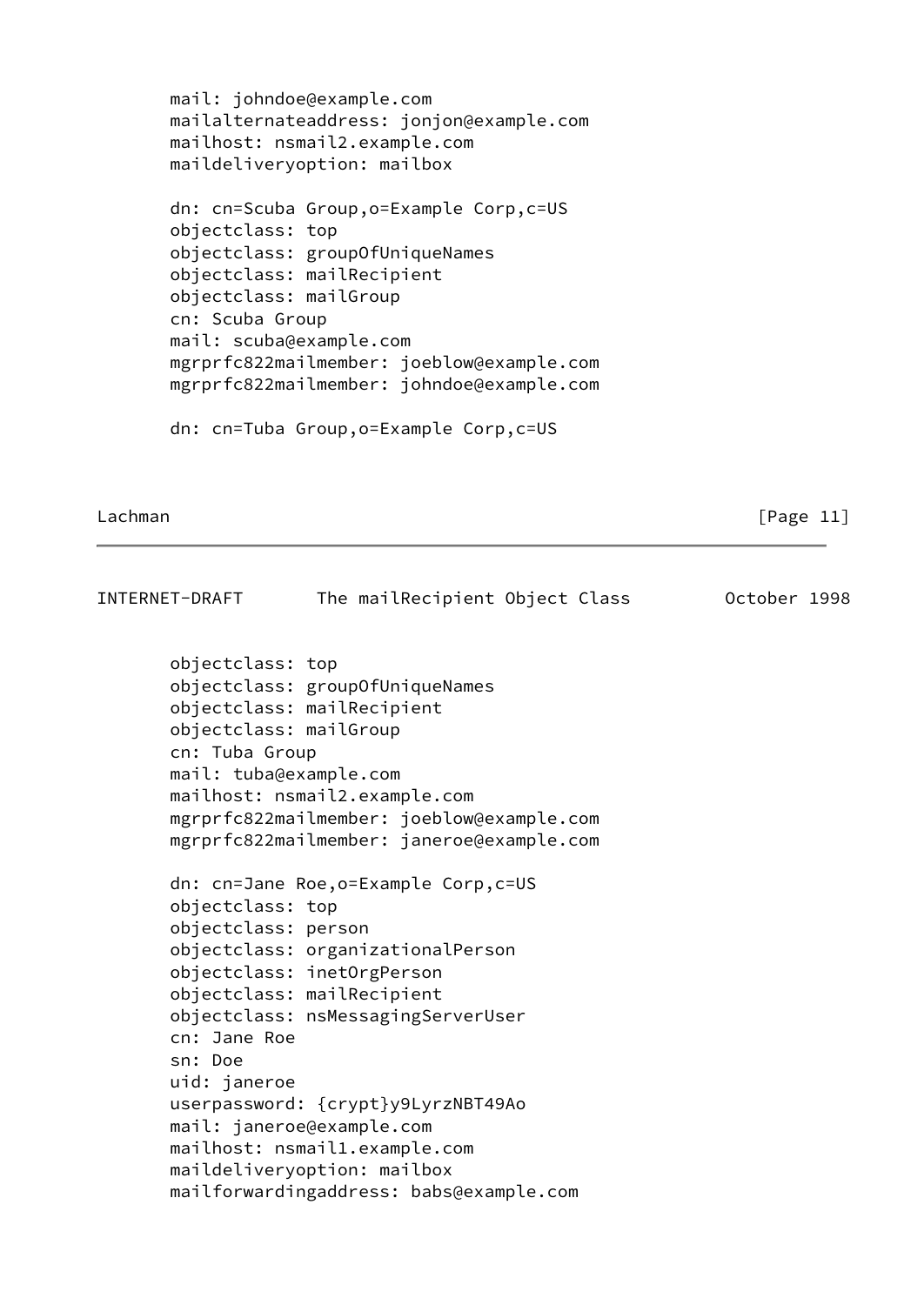```
 dn: cn=J Random User,o=Example Corp,c=US
 objectclass: top
 objectclass: mailRecipient
 objectclass: nsMessagingServerUser
 cn: J Random User
 sn: User
 mail: jruser@example.com
 mailforwardingaddress: random@pu.edu
 dn: cn=Babs Jensen,o=Example Corp,c=US
 objectclass: top
 objectclass: person
 objectclass: organizationalPerson
 objectclass: inetOrgPerson
 objectclass: mailRecipient
 objectclass: xyzMailUser
 cn: Babs Jensen
 sn: Jensen
 uid: babs
 userpassword: {crypt}y9LyrzNBT49Ao
 mail: babs@example.com
 mailalternateaddress: bj@schooldist12.k12.ca.us
```

| INTERNET-DRAFT                                                                             | The mailRecipient Object Class                                                                                                                                                                                                                                                                   | October 1998 |
|--------------------------------------------------------------------------------------------|--------------------------------------------------------------------------------------------------------------------------------------------------------------------------------------------------------------------------------------------------------------------------------------------------|--------------|
| xyzUserType: regular<br>xyzQuota: 1000000                                                  | mailroutingaddress: Babs_Jensen@xyz1.example.com<br>xyzPostOfficeName: Example_PO_1                                                                                                                                                                                                              |              |
| objectclass: top<br>objectclass: person<br>cn: Charlie Hacker<br>sn: Hacker<br>uid: hacker | dn: cn=Charlie Hacker, o=Example Corp, c=US<br>objectclass: organizationalPerson<br>objectclass: inetOrgPerson<br>objectclass: mailRecipient<br>objectclass: nsMessagingServerUser<br>userpassword: {crypt}y9LyrzNBT49Ao<br>mail: hacker@schooldist12.k12.ca.us<br>mailhost: nsmail2.example.com |              |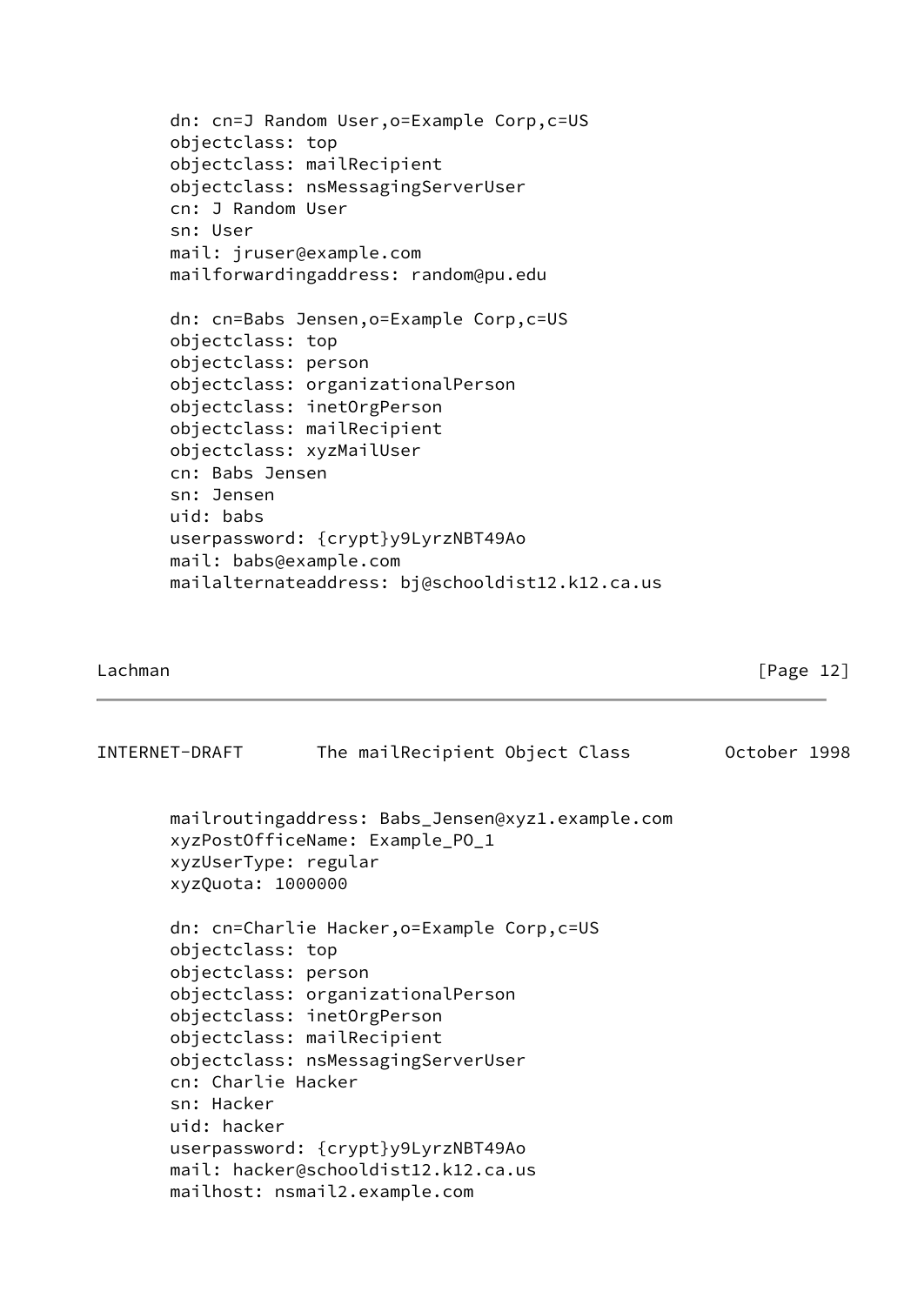mailroutingaddress: hacker@schooldist12.k12.ca.us maildeliveryoption: mailbox mailforwardingaddress: babs@example.com

 dn: cn=Conference Room 102,o=Example Corp,c=US objectclass: top objectclass: conferenceRoom mail: babs@example.com roomNumber: 102

5.1 Example #1

When a message arrives on nsmail1.example.com for joeblow@example.com, the message is deposited in Joe Blow's mailbox.

### 5.2 Example #2

When a message arrives on nsmail1.example.com for johndoe@example.com or for jonjon@example.com, the message is relayed to nsmail2.example.com, with "johndoe@nsmail2.example.com" in the envelope (assuming the "uid@mail.host" rewrite option is enabled on nsmail1.example.com). On nsmail2.example.com, the message is identified as belonging to John Doe by virtue of "nsmail2.example.com" being local and "johndoe" being the 'uid' of John Doe (assuming the 'uid' fallback search is enabled on nsmail2.example.com). So the message is deposited in his mailbox on nsmail2.example.com.

 The above case would also succeed if the "truncate host part" fallback search were enabled on nsmail2.example.com, or if no

Lachman [Page 13]

INTERNET-DRAFT The mailRecipient Object Class October 1998

 fallback searches or envelope rewrites were configured on either machine (in which case the envelope recipient address would remain unchanged).

### 5.3 Example #3

When a message arrives on nsmail1.example.com for scuba@example.com, the message is resent to joeblow@example.com and johndoe@example.com. (The message is considered to be locally handlable since the recipient is a mail group with no routing information.)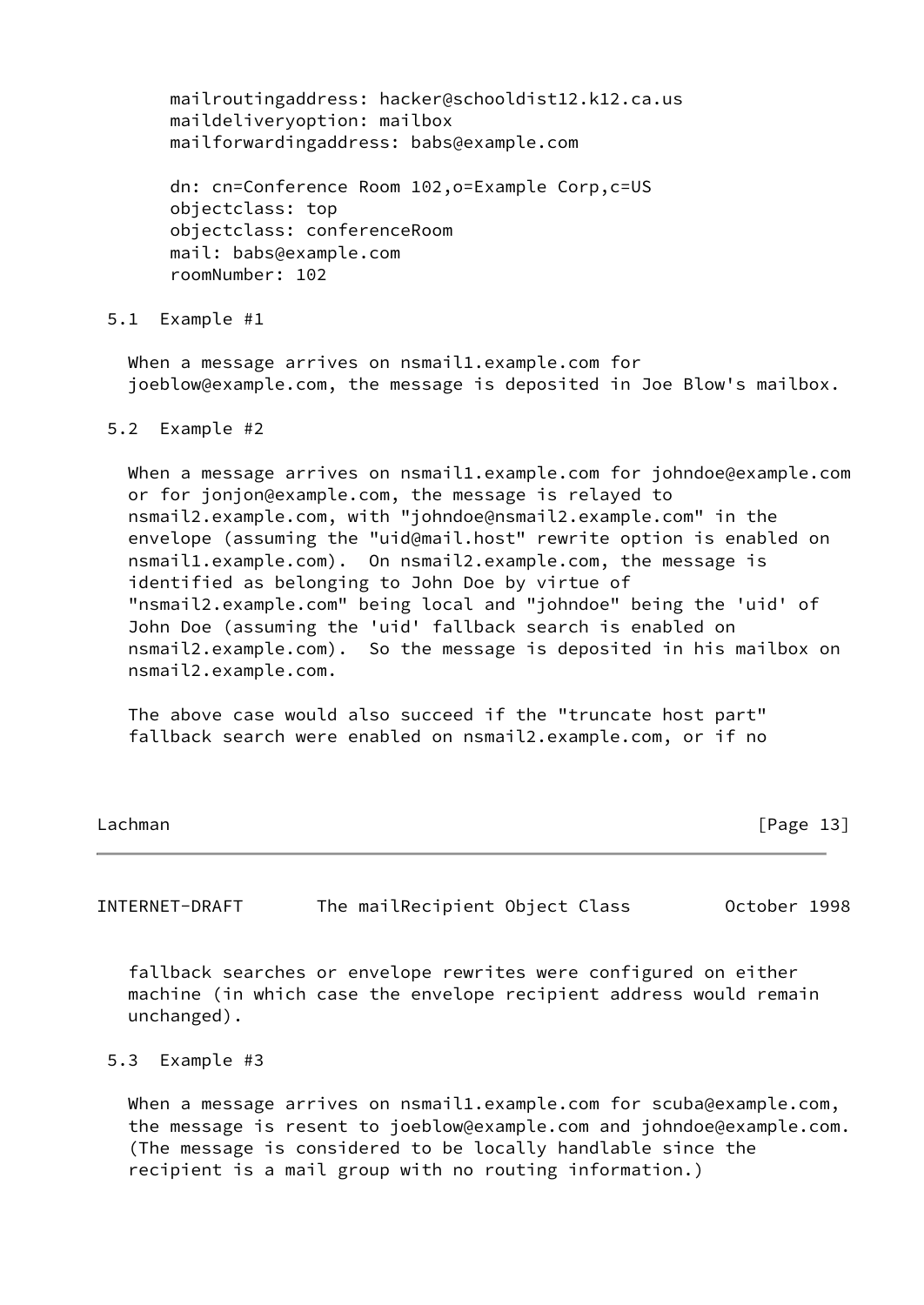### 5.4 Example #4

When a message arrives on nsmail1.example.com for tuba@example.com, the message is relayed to nsmail2.example.com with "tuba@nsmail2.example.com" (assuming that the "orig.localpart@mail.host" option is enabled). On nsmail2.example.com, the message is identified as belonging to the Tuba Group by virtue of the "truncate host part" fallback search, so the message is accepted and resent to the group members.

 As in Example #2, the above case would also succeed if no fallback searches or envelope rewrites were configured on either machine.

5.5 Example #5

When a message arrives on nsmail1.example.com for janeroe@example.com, the message is delivered to Jane's mailbox, and is also forwarded to Babs. Perhaps Jane is on leave.

5.6 Example #6

When a message arrives on nsmail1.example.com for jruser@example.com, it is forwarded to random@pu.edu. Perhaps he has left the company to go back to school, and the company is forwarding his mail as a favor.

 Note that the presence or absence of the usual object classes such as 'person' do not affect the Messaging Server. Also, the absence of 'uid' and 'userPassword' is probably a good idea since a person who has left the company should not be able to login. Note also that a 'mailHost' could have been specified, e.g., as "nsmail2.example.com", with no difference in overall effect, except that it would require all messages addressed to this user to be passed to nsmail2.example.com where the forward action would then be performed.

 (This is an example of a location-independent "redirect" account, which may be deprecated in a future release; see Sec. 4.2.)

Lachman [Page 14]

INTERNET-DRAFT The mailRecipient Object Class October 1998

5.7 Example #7

 When a message arrives on nsmail1.example.com for babs@example.com, or for bj@schooldist12.k12.ca.us (the company is doing a favor to a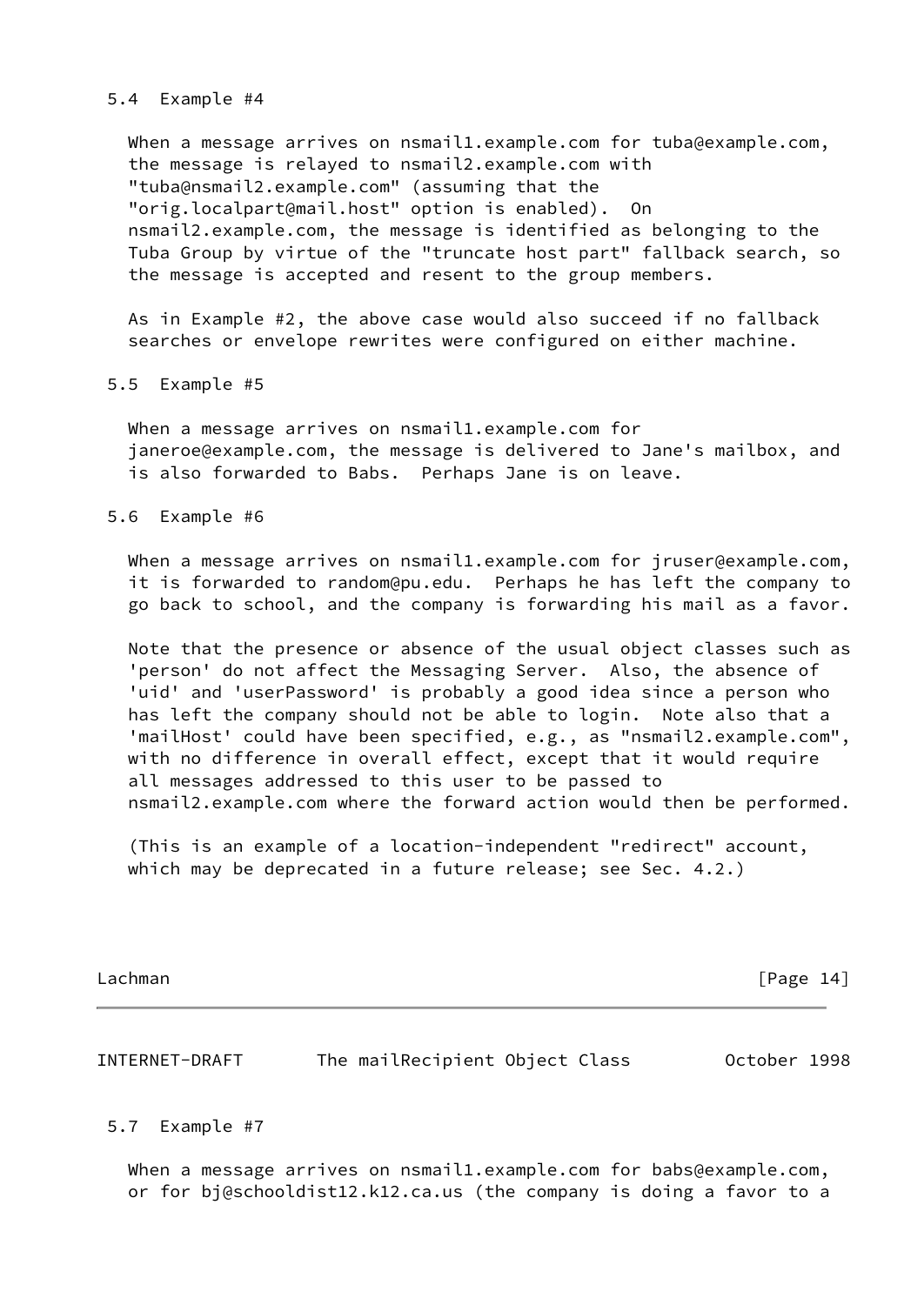local school district by hosting their mail accounts on the company servers; Babs is both an employee in the company and a volunteer at the school district, and so she has both addresses), the message is relayed to the SMTP MTA on host xyz1.example.com (which may be an SMTP-to-XYZ gateway), with "Babs\_Jensen@xyz1.example.com" in the envelope.

 Note that Conference Room 102 is not identified by the MTA as a recipient of mail addressed to babs@example.com, despite it's having the matching 'mail' address. This is because it does not have the 'mailRecipient' object class.

## 5.8 Example #8

When a message arrives on nsmail1.example.com for hacker@schooldist12.k12.ca.us, the message is relayed to nsmail2.example.com with "hacker@schooldist12.k12.ca.us" in the envelope. Mail arriving on nsmail2.example.com for this user is deposited into his mailbox, and a copy is forwarded to Babs. Charlie is a guest user from a local school district, and is not in the company, and therefore does not have an address with "example.com".

 The reason to force the envelope using 'mailRoutingAddress' is to avoid having it rewritten to "hacker@nsmail2.example.com", which would happen if envelope rewrites using 'mailHost' are enabled. Thus, we avoid a "namespace crossover" that could result in misdelivered mail if there were some other user with address "hacker@example.com". This is one of the peculiar cases where having both 'mailHost' and 'mailRoutingAddress' is useful, since 'mailRoutingAddress' overrides the default rewrite rule (although the problem could also be solved by disabling envelope rewrites, assuming they are not needed). Any site that hosts multiple domains (e.g., an Internet service provider) must be especially careful in considering whether and how envelopes are to be rewritten when mail is routed among its MTAs. (See also Sec. 4.3.)

<span id="page-16-0"></span>[6](#page-16-0). Security Considerations

 As in all cases where account information is stored in an LDAP-based directory service, network administrators must be careful to ensure that their directory service controls users' access to the entries and attributes stored therein, according to site policy (e.g., allowing users to modify, say, their 'mailForwardingAddress' attribute, but not their 'mailHost' attribute). Mail server products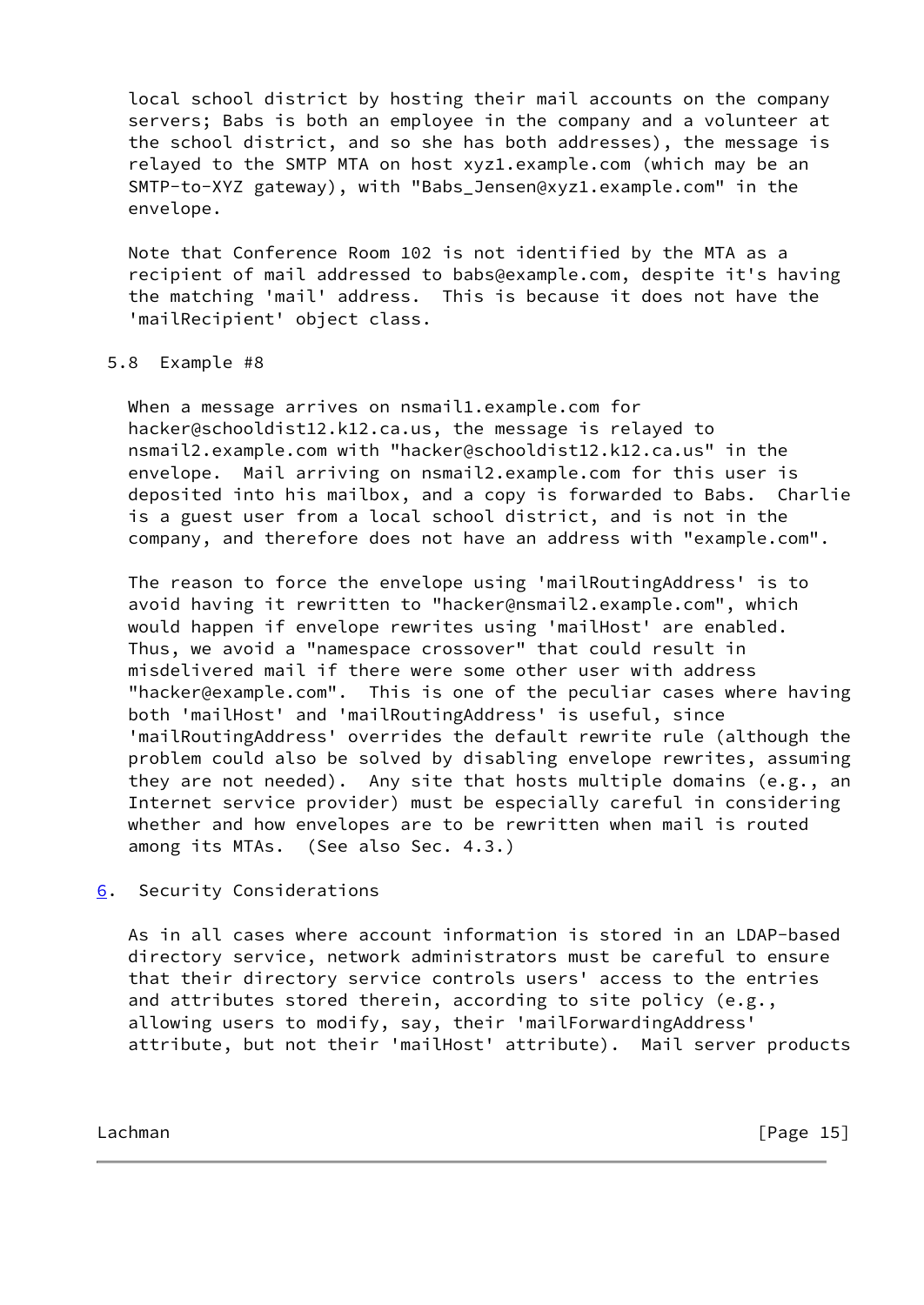and their associated user management tools should help administrators to ensure this, and should also help administrators avoid configurations that would result in misdelivered mail due to "namespace crossovers" and other reasons.

<span id="page-17-9"></span>[7](#page-17-9). Acknowledgements

 Many members of the Netscape Messaging Server and Directory Server teams contributed to the design of this schema, including Bill Fitler, Prabhat Keni, Mike Macgirvin, Bruce Steinback, John Myers, Tim Howes, Mark Smith, and John Kristian (who coined the object class name 'mailRecipient'). Special thanks to Leif Hedstrom, Netscape's Chief Dogfood Taster, for his "real world" insights. Thanks also to Jeff Hodges for contributing to the discussion that led to this memo, and to Stuart Freedman for providing review comments.

<span id="page-17-10"></span>[8](#page-17-10). References

<span id="page-17-0"></span> [1] W. Yeong, T. Howes, S. Kille, "Lightweight Directory Access Protocol", [RFC 1777,](https://datatracker.ietf.org/doc/pdf/rfc1777) March 1995.

<span id="page-17-1"></span> [2] "Information Processing Systems - Open Systems Interconnection - The Directory: Overview of Concepts, Models and Service", ISO/IEC JTC 1/SC21, International Standard 9594-1, 1988.

<span id="page-17-2"></span>[3] J. Postel, "Simple Mail Transfer Protocol", STD 10, [RFC 821](https://datatracker.ietf.org/doc/pdf/rfc821), August 1982.

<span id="page-17-3"></span> [4] D. Crocker, "Standard for the Format of ARPA Internet Text Messages", STD 11, [RFC 822](https://datatracker.ietf.org/doc/pdf/rfc822), August 1982.

<span id="page-17-4"></span> [5] B. Steinback, "Using LDAP for SMTP Mailing Lists and Aliases", Internet-Draft (work in progress).

<span id="page-17-5"></span> [6] M. Wahl, A. Coulbeck, T. Howes, S. Kille, "Lightweight X.500 Directory Access Protocol (v3): Attribute Syntax Definitions", [RFC](https://datatracker.ietf.org/doc/pdf/rfc2252) [2252](https://datatracker.ietf.org/doc/pdf/rfc2252), December 1997.

<span id="page-17-6"></span> [7] M. Wahl, "A Summary of the X.500(96) User Schema for use with LDAPv3", [RFC 2256](https://datatracker.ietf.org/doc/pdf/rfc2256), December 1997.

<span id="page-17-7"></span>[8] P. Barker, S. Kille, "The COSINE and Internet X.500 Schema", [RFC](https://datatracker.ietf.org/doc/pdf/rfc1274) [1274](https://datatracker.ietf.org/doc/pdf/rfc1274), November 1991.

<span id="page-17-8"></span>[9] C. Partridge, "Mail routing and the domain system", STD 14, [RFC](https://datatracker.ietf.org/doc/pdf/rfc974) [974](https://datatracker.ietf.org/doc/pdf/rfc974), January 1986.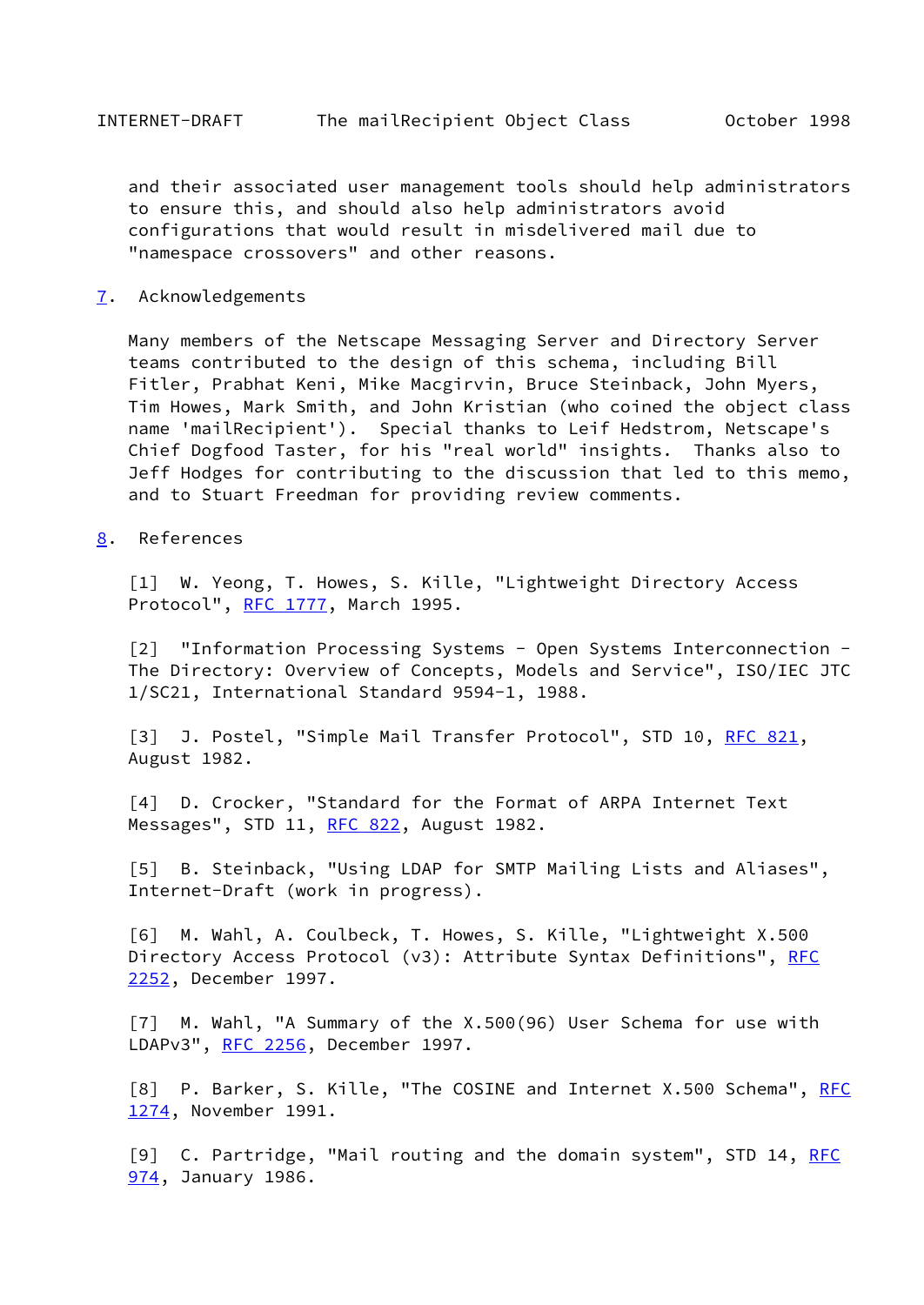<span id="page-18-0"></span>[10] G. Good, "The LDAP Data Interchange Format (LDIF) - Technical

Lachman [Page 16]

<span id="page-18-3"></span><span id="page-18-2"></span><span id="page-18-1"></span>INTERNET-DRAFT The mailRecipient Object Class October 1998 Specification", Internet-Draft (work in progress). [11] M. Smith, "The inetOrgPerson Object Class", Internet-Draft (work in progress). [9](#page-18-1). Author's Address Hans Lachman Netscape Communications Corp. 501 East Middlefield Road Mountain View, CA 94043 Phone: (650) 254-1900 EMail: lachman@netscape.com [10.](#page-18-2) Appendix - nsMessagingServerUser Object Class and Attributes The following is an informal description of the 'nsMessagingServerUser' object class and associated attributes. It was designed to be used in combination with the 'mailRecipient' and 'inetOrgPerson' [\[11\]](#page-18-3) object classes to define a Netscape Messaging Server user account. This definition is not considered part of the 'mailRecipient' definition, and is provided here purely as supplemental information. These attributes may change across releases, and such changes would not affect MTA interoperability. Object class: nsMessagingServerUser Allowed attributes: <u>communications</u> Common name (person's full name). mailAccessDomain Domains and IP addresses from which user may do POP or IMAP login. mailAutoReplyMode Auto-reply mode, may be one (or none) of: 'vacation' (send reply text to sender, but only once per vacation), 'reply' (send reply text unconditionally), or 'echo' (like 'reply' but include original message in the reply). mailAutoReplyText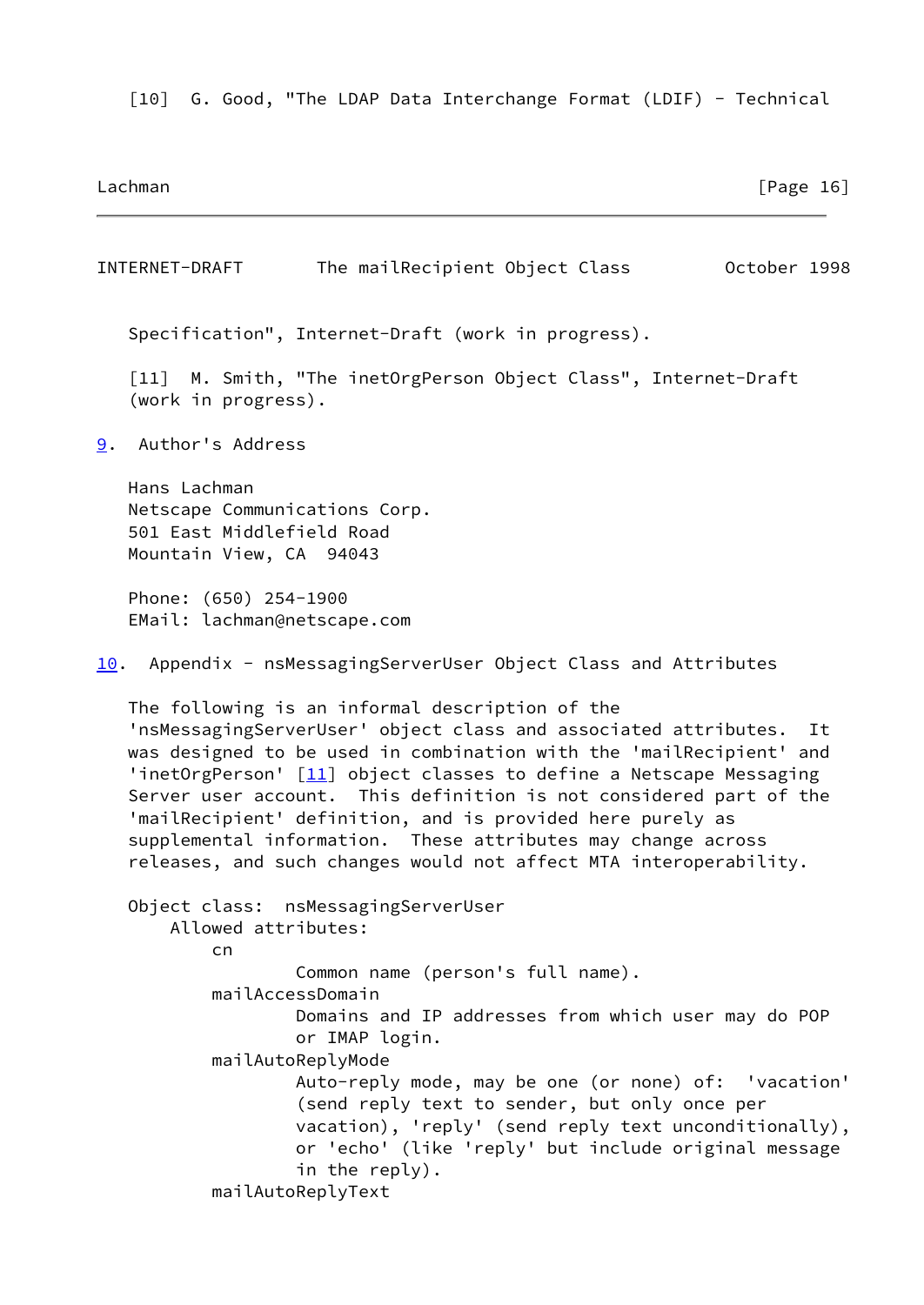Reply text to use with 'mailAutoReplyMode'. mailDeliveryOption Mail delivery option, one or more of: 'mailbox' (deliver to user's POP/IMAP mailbox), 'native' (deliver with platform's native delivery method, e.g., "/usr/bin/mail"), or 'program' (perform program delivery). There must be at least one 'mailDeliveryOption' and/or 'mailForwardingAddress',

Lachman [Page 17]

| INTERNET-DRAFT | The mailRecipient Object Class                                                                                                                                                                                                                                                                                                                                                             | October 1998 |
|----------------|--------------------------------------------------------------------------------------------------------------------------------------------------------------------------------------------------------------------------------------------------------------------------------------------------------------------------------------------------------------------------------------------|--------------|
|                | otherwise, mail to this account is undeliverable.                                                                                                                                                                                                                                                                                                                                          |              |
|                | mailForwardingAddress                                                                                                                                                                                                                                                                                                                                                                      |              |
|                | User-specifiable mail forwarding address(es). This<br>is different from 'mailRoutingAddress' in that it is<br>intended to be configurable by the user, and may be<br>multi-valued. Thus, forwarding and delivery options<br>may be thought of as "account preferences", while<br>routing attributes are used to get a message to the<br>MTA that will take responsibility for handling the |              |
|                | message as per the recipient's account preferences.                                                                                                                                                                                                                                                                                                                                        |              |
|                | mailMessageStore                                                                                                                                                                                                                                                                                                                                                                           |              |
|                | Identifier for the message store containing this<br>user's POP/IMAP mailbox.                                                                                                                                                                                                                                                                                                               |              |
|                | mailProgramDeliveryInfo                                                                                                                                                                                                                                                                                                                                                                    |              |
|                | Command text for program delivery.                                                                                                                                                                                                                                                                                                                                                         |              |
| mailQuota      |                                                                                                                                                                                                                                                                                                                                                                                            |              |
|                | Quota in bytes for user's POP/IMAP mailbox.                                                                                                                                                                                                                                                                                                                                                |              |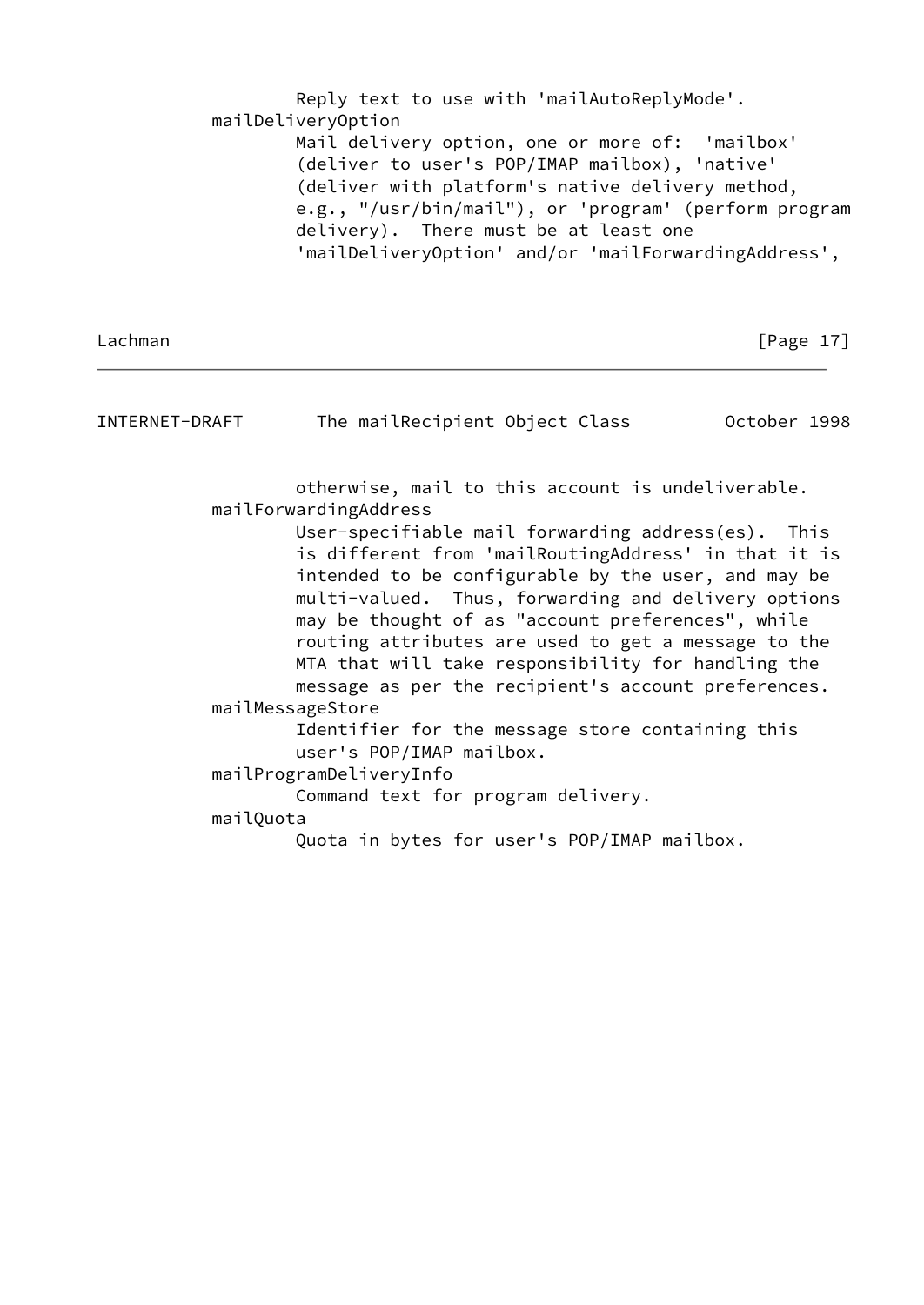# INTERNET-DRAFT The mailRecipient Object Class October 1998

# <span id="page-20-0"></span>[11.](#page-20-0) Full Copyright Statement

Copyright (C) The Internet Society (1998). All Rights Reserved.

 This document and translations of it may be copied and furnished to others, and derivative works that comment on or otherwise explain it or assist in its implementation may be prepared, copied, published and distributed, in whole or in part, without restriction of any kind, provided that the above copyright notice and this paragraph are included on all such copies and derivative works. However, this document itself may not be modified in any way, such as by removing the copyright notice or references to the Internet Society or other Internet organizations, except as needed for the purpose of developing Internet standards in which case the procedures for copyrights defined in the Internet Standards process must be followed, or as required to translate it into languages other than English.

 The limited permissions granted above are perpetual and will not be revoked by the Internet Society or its successors or assigns.

 This document and the information contained herein is provided on an "AS IS" basis and THE INTERNET SOCIETY AND THE INTERNET ENGINEERING TASK FORCE DISCLAIMS ALL WARRANTIES, EXPRESS OR IMPLIED, INCLUDING BUT NOT LIMITED TO ANY WARRANTY THAT THE USE OF THE INFORMATION HEREIN WILL NOT INFRINGE ANY RIGHTS OR ANY IMPLIED WARRANTIES OF